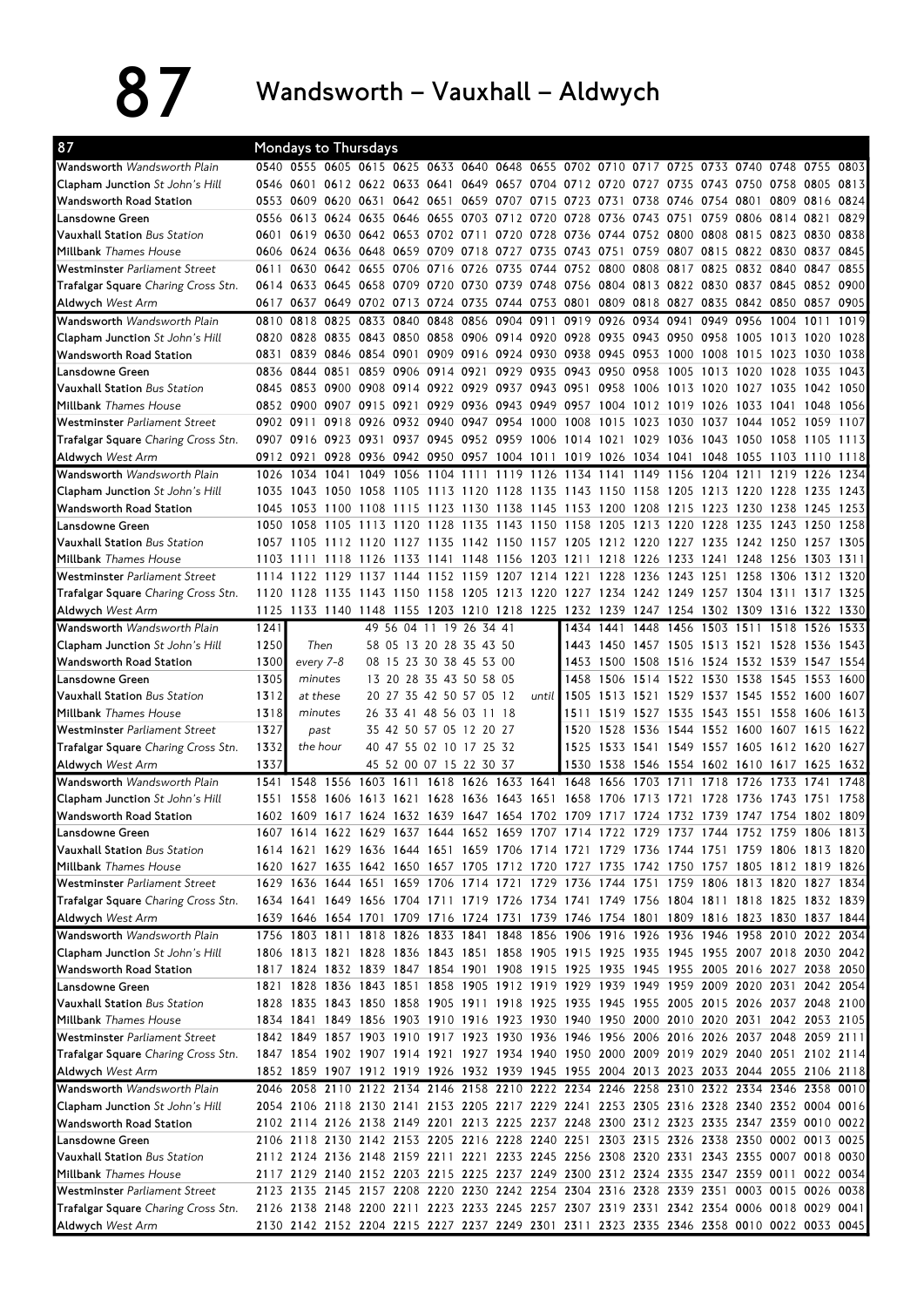| 87                                         | Fridays   |           |      |      |                     |                |                                                                                           |           |                |      |                                              |           |                          |           |                          |           |           |      |
|--------------------------------------------|-----------|-----------|------|------|---------------------|----------------|-------------------------------------------------------------------------------------------|-----------|----------------|------|----------------------------------------------|-----------|--------------------------|-----------|--------------------------|-----------|-----------|------|
| Wandsworth <i>Wandsworth Plain</i>         |           |           |      |      |                     |                | 0540 0555 0605 0615 0625 0633 0640 0648 0655 0702 0710 0717 0725 0733 0740 0748 0755      |           |                |      |                                              |           |                          |           |                          |           |           | 0803 |
| <b>Clapham Junction</b> St John's Hill     |           |           |      |      |                     |                | 0546 0601 0612 0622 0633 0641 0649 0657 0704 0712 0720 0727 0735                          |           |                |      |                                              |           |                          |           | 0743 0750 0758 0805      |           |           | 0813 |
| Wandsworth Road Station                    |           |           |      |      |                     |                | 0553 0609 0620 0631 0642 0651 0659 0707 0715                                              |           |                |      | 0723 0731 0738 0746                          |           |                          |           | 0754 0801 0809 0816 0824 |           |           |      |
| Lansdowne Green                            |           |           |      |      |                     |                | 0556 0613 0624 0635 0646 0655 0703 0712 0720                                              |           |                |      | 0728 0736 0743 0751                          |           |                          |           | 0759 0806 0814 0821      |           |           | 0829 |
| <b>Vauxhall Station</b> Bus Station        |           |           |      |      |                     |                | 0601 0619 0630 0642 0653 0702 0711 0720 0728 0736 0744 0752 0800 0808 0815 0823 0830      |           |                |      |                                              |           |                          |           |                          |           |           | 0838 |
| Millbank <i>Thames House</i>               |           |           |      |      |                     |                | 0606 0624 0636 0648 0659 0709 0718 0727 0735 0743 0751 0759 0807 0815 0822 0830 0837 0845 |           |                |      |                                              |           |                          |           |                          |           |           |      |
| Westminster Parliament Street              | 0611      |           |      |      |                     |                | 0630 0642 0655 0706 0716 0726 0735 0744 0752 0800 0808 0817 0825 0832 0840 0847           |           |                |      |                                              |           |                          |           |                          |           |           | 0855 |
| <b>Trafalgar Square</b> Charing Cross Stn. |           |           |      |      |                     |                | 0614 0633 0645 0658 0709 0720 0730 0739 0748 0756 0804 0813 0822 0830 0837 0845 0852 0900 |           |                |      |                                              |           |                          |           |                          |           |           |      |
| <b>Aldwych</b> West Arm                    |           |           |      |      |                     |                | 0617 0637 0649 0702 0713 0724 0735 0744 0753 0801 0809 0818 0827 0835 0842 0850 0857 0905 |           |                |      |                                              |           |                          |           |                          |           |           |      |
| <b>Wandsworth</b> Wandsworth Plain         | 0810      | 0818      | 0825 |      |                     |                | 0833 0840 0848 0856 0904 0911                                                             |           |                |      | 0919 0926 0934 0941                          |           |                          | 0949      | 0956 1004 1011           |           |           | 1019 |
| <b>Clapham Junction</b> St John's Hill     |           |           |      |      |                     |                | 0820 0828 0835 0843 0850 0858 0906 0914 0920 0928 0935 0943 0950 0958 1005 1013 1020      |           |                |      |                                              |           |                          |           |                          |           |           | 1028 |
| Wandsworth Road Station                    |           |           |      |      |                     |                | 0831 0839 0846 0854 0901 0909 0916 0924 0930 0938 0945 0953 1000 1008 1015 1023 1030      |           |                |      |                                              |           |                          |           |                          |           |           | 1038 |
| Lansdowne Green                            |           |           |      |      |                     |                | 0836 0844 0851 0859 0906 0914 0921 0929 0935 0943 0950 0958                               |           |                |      |                                              |           | 1005                     |           | 1013 1020 1028           |           | 1035      | 1043 |
| <b>Vauxhall Station</b> Bus Station        |           |           |      |      |                     |                | 0845 0853 0900 0908 0914 0922 0929 0937 0943 0951 0958 1006                               |           |                |      |                                              |           | 1013 1020                |           | 1027 1035                |           | 1042 1050 |      |
| Millbank <i>Thames House</i>               |           |           |      |      |                     |                | 0852 0900 0907 0915 0921 0929 0936 0943 0949 0957 1004 1012 1019 1026 1033 1041 1048      |           |                |      |                                              |           |                          |           |                          |           |           | 1056 |
| Westminster Parliament Street              | 0902 0911 |           |      |      |                     |                | 0918 0926 0932 0940 0947 0954 1000 1008 1015 1023 1030 1037 1044 1052 1059 1107           |           |                |      |                                              |           |                          |           |                          |           |           |      |
| Trafalgar Square Charing Cross Stn.        |           |           |      |      |                     |                | 0907 0916 0923 0931 0937 0945 0952 0959 1006 1014 1021 1029 1036 1043 1050 1058 1105 1113 |           |                |      |                                              |           |                          |           |                          |           |           |      |
|                                            |           |           |      |      |                     |                |                                                                                           |           |                |      |                                              |           |                          |           |                          |           |           |      |
| <b>Aldwych</b> West Arm                    |           |           |      |      |                     |                | 0912 0921 0928 0936 0942 0950 0957 1004 1011 1019 1026 1034 1041 1048 1055 1103 1110 1118 |           |                |      |                                              |           |                          |           |                          |           |           |      |
| <b>Wandsworth</b> Wandsworth Plain         | 1026      | 1034 1041 |      |      | 1049 1056 1104 1111 |                |                                                                                           | 1119 1126 |                | 1134 | 1141                                         | 1149 1156 |                          | 1204 1211 |                          | 1219 1226 |           | 1234 |
| <b>Clapham Junction</b> St John's Hill     |           | 1035 1043 |      |      |                     |                | 1050 1058 1105 1113 1120 1128 1135 1143 1150 1158                                         |           |                |      |                                              |           | 1205                     |           | 1213 1220 1228           |           | 1235      | 1243 |
| Wandsworth Road Station                    |           |           |      |      |                     |                | 1045 1053 1100 1108 1115 1123 1130 1138 1145 1153 1200 1208 1215 1223 1230 1238 1245      |           |                |      |                                              |           |                          |           |                          |           |           | 1253 |
| Lansdowne Green                            | 1050 1058 |           |      |      |                     |                | 1105 1113 1120 1128 1135 1143 1150 1158 1205 1213 1220 1228 1235 1243 1250 1258           |           |                |      |                                              |           |                          |           |                          |           |           |      |
| <b>Vauxhall Station</b> Bus Station        |           |           |      |      |                     |                | 1057 1105 1112 1120 1127 1135 1142 1150 1157 1205 1212 1220 1227 1235 1242 1250 1257 1305 |           |                |      |                                              |           |                          |           |                          |           |           |      |
| Millbank <i>Thames House</i>               |           |           |      |      |                     |                | 1103 1111 1118 1126 1133 1141 1148 1156 1203 1211 1218 1226 1233 1241 1248 1256 1303 1311 |           |                |      |                                              |           |                          |           |                          |           |           |      |
| Westminster <i>Parliament Street</i>       | 1114      | 1122      |      |      |                     |                | 1129 1137 1144 1152 1159 1207 1214 1221 1228 1236 1243 1251 1258 1306                     |           |                |      |                                              |           |                          |           |                          |           | 1312 1320 |      |
| <b>Trafalgar Square</b> Charing Cross Stn. | 1120      | 1128      |      |      |                     |                | 1135 1143 1150 1158 1205 1213 1220                                                        |           |                |      | 1227 1234 1242 1249 1257 1304 1311           |           |                          |           |                          |           | 1317      | 1325 |
| <b>Aldwych</b> West Arm                    |           |           |      |      |                     |                | 1125 1133 1140 1148 1155 1203 1210 1218 1225 1232 1239 1247 1254 1302 1309 1316 1322 1330 |           |                |      |                                              |           |                          |           |                          |           |           |      |
| Wandsworth Wandsworth Plain                | 1241      |           |      |      |                     |                | 49 56 04 11 19 26 34 41                                                                   |           |                | 1434 | 1441                                         | 1448      | 1456                     | 1503      | 1511                     | 1518      | 1526      | 1533 |
| <b>Clapham Junction</b> St John's Hill     | 1250      | Then      |      |      |                     |                | 58 05 13 20 28 35 43 50                                                                   |           |                |      | 1443 1450 1457 1505 1513 1521 1528 1536 1543 |           |                          |           |                          |           |           |      |
| Wandsworth Road Station                    | 1300      | every 7-8 |      |      |                     |                | 08 15 23 30 38 45 53 00                                                                   |           |                |      | 1453 1500 1508 1516 1524 1532 1539 1547 1554 |           |                          |           |                          |           |           |      |
| Lansdowne Green                            | 1305      | minutes   |      |      |                     |                | 13 20 28 35 43 50 58 05                                                                   |           |                |      | 1458 1506 1514 1522 1530 1538 1545 1553 1600 |           |                          |           |                          |           |           |      |
| <b>Vauxhall Station</b> Bus Station        | 1312      | at these  |      |      |                     |                | 20 27 35 42 50 57 05 12                                                                   |           | until          | 1505 | 1513 1521                                    |           | 1529 1537 1545 1552 1600 |           |                          |           |           | 1607 |
| Millbank <i>Thames House</i>               | 1318      | minutes   |      |      |                     |                | 26 33 41 48 56 03 11 18                                                                   |           |                | 1511 | 1519 1527 1535 1543 1551 1558 1606 1613      |           |                          |           |                          |           |           |      |
| Westminster Parliament Street              | 1327      | past      |      |      |                     |                | 35 42 50 57 05 12 20 27                                                                   |           |                |      | 1520 1528 1536 1544 1552 1600 1607 1615      |           |                          |           |                          |           |           | 1622 |
| <b>Trafalgar Square</b> Charing Cross Stn. | 1332      | the hour  |      |      |                     |                | 40 47 55 02 10 17 25 32                                                                   |           |                | 1525 | 1533 1541 1549 1557 1605 1612 1620 1627      |           |                          |           |                          |           |           |      |
| <b>Aldwych</b> West Arm                    | 1337      |           |      |      |                     |                | 45 52 00 07 15 22 30 37                                                                   |           |                |      | 1530 1538 1546 1554 1602 1610 1617 1625 1632 |           |                          |           |                          |           |           |      |
| <b>Wandsworth</b> Wandsworth Plain         | 1541      | 1548 1556 |      | 1603 |                     | 1611 1618 1626 |                                                                                           |           | 1633 1641 1648 |      | 1656                                         | 1703      | 1711                     | 1718      | 1726                     | 1733      | 1741      | 1748 |
| <b>Clapham Junction</b> St John's Hill     | 1551 1558 |           |      |      |                     |                | 1606 1613 1621 1628 1636 1643 1651                                                        |           |                | 1658 | 1706 1713                                    |           | 1721                     | 1728      | 1736 1743                |           | 1751      | 1758 |
| Wandsworth Road Station                    |           |           |      |      |                     |                | 1602 1609 1617 1624 1632 1639 1647 1654 1702 1709 1717 1724 1732 1739 1747 1754 1802 1809 |           |                |      |                                              |           |                          |           |                          |           |           |      |
| Lansdowne Green                            |           |           |      |      |                     |                | 1607 1614 1622 1629 1637 1644 1652 1659 1707 1714 1722 1729 1737 1744 1752 1759 1806 1813 |           |                |      |                                              |           |                          |           |                          |           |           |      |
| <b>Vauxhall Station</b> Bus Station        |           |           |      |      |                     |                | 1614 1621 1629 1636 1644 1651 1659 1706 1714 1721 1729 1736 1744 1751 1759 1806 1813 1820 |           |                |      |                                              |           |                          |           |                          |           |           |      |
| Millbank <i>Thames House</i>               |           |           |      |      |                     |                | 1620 1627 1635 1642 1650 1657 1705 1712 1720 1727 1735 1742 1750 1757 1805 1812 1819 1826 |           |                |      |                                              |           |                          |           |                          |           |           |      |
| Westminster Parliament Street              |           |           |      |      |                     |                | 1629 1636 1644 1651 1659 1706 1714 1721 1729 1736 1744 1751 1759 1806 1813 1820 1827 1834 |           |                |      |                                              |           |                          |           |                          |           |           |      |
| Trafalgar Square Charing Cross Stn.        |           |           |      |      |                     |                | 1634 1641 1649 1656 1704 1711 1719 1726 1734 1741 1749 1756 1804 1811 1818 1825 1832 1839 |           |                |      |                                              |           |                          |           |                          |           |           |      |
| <b>Aldwych</b> West Arm                    |           |           |      |      |                     |                | 1639 1646 1654 1701 1709 1716 1724 1731 1739 1746 1754 1801 1809 1816 1823 1830 1837 1844 |           |                |      |                                              |           |                          |           |                          |           |           |      |
| Wandsworth <i>Wandsworth Plain</i>         |           |           |      |      |                     |                | 1756 1803 1811 1818 1826 1833 1841 1848 1856 1906 1916 1926 1936 1946 1958 2010 2022 2034 |           |                |      |                                              |           |                          |           |                          |           |           |      |
| <b>Clapham Junction</b> St John's Hill     |           |           |      |      |                     |                | 1806 1813 1821 1828 1836 1843 1851 1858 1905 1915 1925 1935 1945 1955 2007 2018 2030 2042 |           |                |      |                                              |           |                          |           |                          |           |           |      |
| Wandsworth Road Station                    |           |           |      |      |                     |                | 1817 1824 1832 1839 1847 1854 1901 1908 1915 1925 1935 1945 1955 2005 2016 2027 2038 2050 |           |                |      |                                              |           |                          |           |                          |           |           |      |
| Lansdowne Green                            |           |           |      |      |                     |                | 1821 1828 1836 1843 1851 1858 1905 1912 1919 1929 1939 1949 1959 2009 2020 2031 2042 2054 |           |                |      |                                              |           |                          |           |                          |           |           |      |
| <b>Vauxhall Station</b> Bus Station        |           |           |      |      |                     |                | 1828 1835 1843 1850 1858 1905 1911 1918 1925 1935 1945 1955 2005 2015 2026 2037 2048 2100 |           |                |      |                                              |           |                          |           |                          |           |           |      |
| Millbank <i>Thames House</i>               |           |           |      |      |                     |                | 1834 1841 1849 1856 1903 1910 1916 1923 1930 1940 1950 2000 2010 2020 2031 2042 2053 2105 |           |                |      |                                              |           |                          |           |                          |           |           |      |
| Westminster Parliament Street              |           |           |      |      |                     |                | 1842 1849 1857 1903 1910 1917 1923 1930 1936 1946 1956 2006 2016 2026 2037 2048 2059 2111 |           |                |      |                                              |           |                          |           |                          |           |           |      |
| <b>Trafalgar Square</b> Charing Cross Stn. |           |           |      |      |                     |                | 1847 1854 1902 1907 1914 1921 1927 1934 1940 1950 2000 2009 2019 2029 2040 2051 2102 2114 |           |                |      |                                              |           |                          |           |                          |           |           |      |
| <b>Aldwych</b> West Arm                    |           |           |      |      |                     |                | 1852 1859 1907 1912 1919 1926 1932 1939 1945 1955 2004 2013 2023 2033 2044 2055 2106 2118 |           |                |      |                                              |           |                          |           |                          |           |           |      |
| Wandsworth <i>Wandsworth Plain</i>         |           |           |      |      |                     |                | 2046 2058 2110 2122 2134 2146 2158 2210 2222 2234                                         |           |                |      |                                              |           | 0010                     |           |                          |           |           |      |
| <b>Clapham Junction</b> St John's Hill     |           |           |      |      |                     |                | 2054 2106 2118 2130 2141 2153 2205 2217 2229 2241                                         |           |                |      |                                              |           | 0017                     |           |                          |           |           |      |
| Wandsworth Road Station                    |           |           |      |      |                     |                | 2102 2114 2126 2138 2149 2201 2213 2225 2237 2248                                         |           |                |      | Then                                         |           | 0024                     |           |                          |           |           |      |
| Lansdowne Green                            |           |           |      |      |                     |                | 2106 2118 2130 2142 2153 2205 2216 2228 2240 2251                                         |           |                |      | every 12                                     |           | 0027                     |           |                          |           |           |      |
| <b>Vauxhall Station</b> Bus Station        |           |           |      |      |                     |                | 2112 2124 2136 2148 2159 2211 2221 2233 2245 2256                                         |           |                |      | minutes                                      |           | 0032                     |           |                          |           |           |      |
| Millbank <i>Thames House</i>               |           |           |      |      |                     |                | 2117 2129 2140 2152 2203 2215 2225 2237 2249 2300                                         |           |                |      | until                                        |           | 0036                     |           |                          |           |           |      |
| Westminster Parliament Street              |           |           |      |      |                     |                | 2123 2135 2145 2157 2208 2220 2230 2242 2254 2304                                         |           |                |      |                                              |           | 0040                     |           |                          |           |           |      |
| Trafalgar Square Charing Cross Stn.        |           |           |      |      |                     |                | 2126 2138 2148 2200 2211 2223 2233 2245 2257 2307                                         |           |                |      |                                              |           | 0043                     |           |                          |           |           |      |
|                                            |           |           |      |      |                     |                |                                                                                           |           |                |      |                                              |           |                          |           |                          |           |           |      |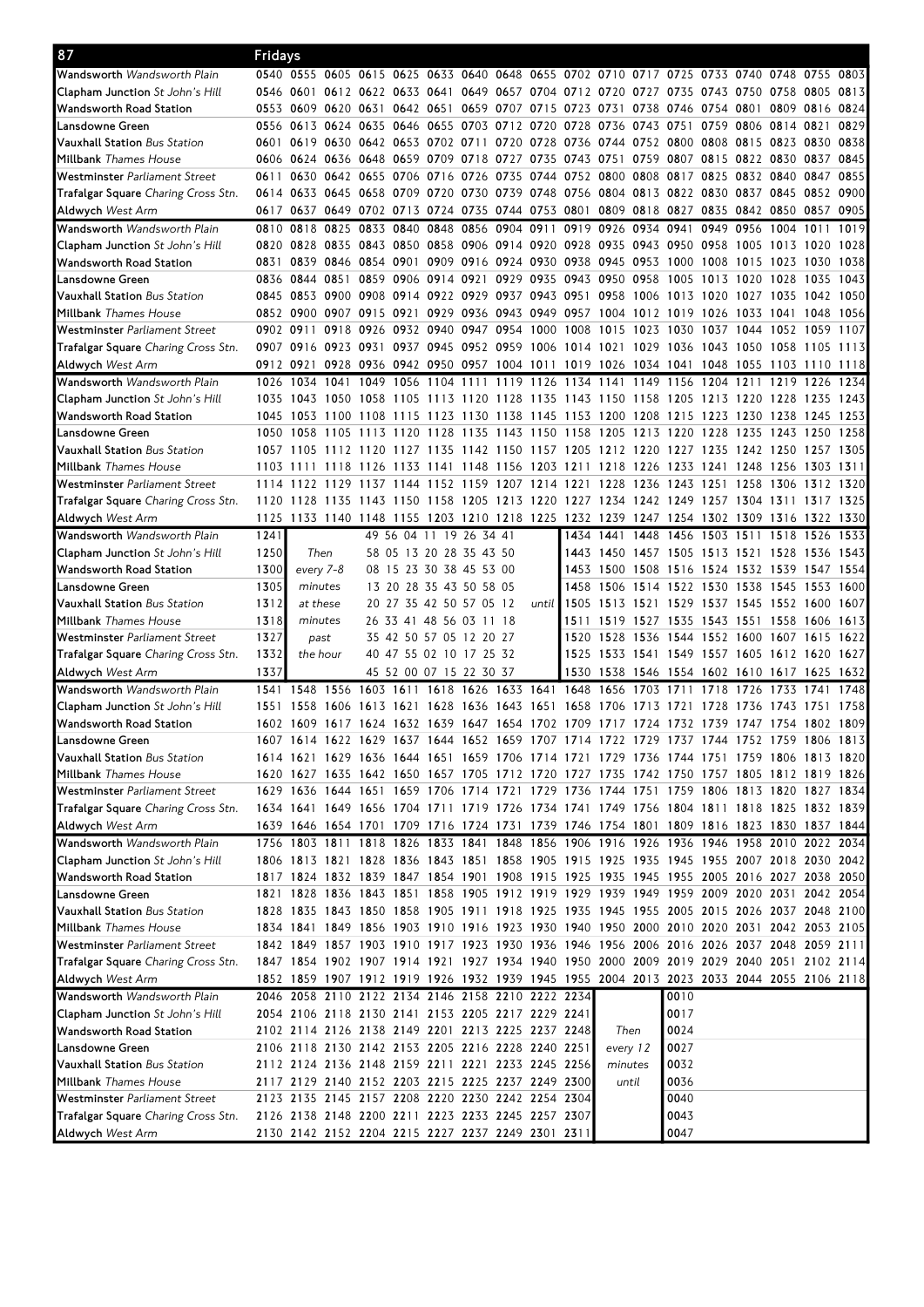| 87                                         |           |                | Saturdays (also Good Friday)       |                |           |                     |                |                                                                                      |      |       |                                         |      |           |      |                                         |      |           |      |
|--------------------------------------------|-----------|----------------|------------------------------------|----------------|-----------|---------------------|----------------|--------------------------------------------------------------------------------------|------|-------|-----------------------------------------|------|-----------|------|-----------------------------------------|------|-----------|------|
| Wandsworth Wandsworth Plain                |           |                |                                    |                |           |                     |                | 0540 0555 0610 0625 0640 0655 0707 0719 0731 0743 0755 0805 0815 0823 0830 0838 0845 |      |       |                                         |      |           |      |                                         |      |           | 0853 |
| <b>Clapham Junction</b> St John's Hill     |           |                |                                    |                |           |                     |                | 0546 0601 0616 0631 0646 0701 0713 0725 0737 0749 0801 0811 0821                     |      |       |                                         |      |           |      | 0829 0837 0845 0852 0900                |      |           |      |
| Wandsworth Road Station                    |           |                | 0552 0607 0622 0637 0652 0708      |                |           |                     | 0720           | 0732 0744                                                                            |      |       | 0756 0809 0819 0829                     |      |           |      | 0837 0845 0853                          |      | 0900      | 0908 |
| Lansdowne Green                            | 0555 0610 |                | 0625                               | 0640           | 0655      | 0711                | 0723           | 0735 0747                                                                            |      |       | 0759 0812 0822 0832 0840                |      |           |      | 0848 0856                               |      | 0904      | 0912 |
| <b>Vauxhall Station</b> Bus Station        |           | 0601 0616      |                                    |                |           |                     |                | 0631 0646 0701 0717 0729 0741 0753 0805 0818 0828 0838                               |      |       |                                         |      |           |      | 0846 0854 0902 0910                     |      |           | 0918 |
| Millbank <i>Thames House</i>               | 0605 0620 |                | 0635                               | 0650           | 0705      | 0721                | 0733           | 0745 0757                                                                            |      |       | 0809 0822 0832                          |      | 0842      | 0850 | 0858 0907                               |      | 0915      | 0923 |
| Westminster Parliament Street              |           |                | 0609 0624 0639 0654 0709 0725      |                |           |                     |                | 0737 0749 0801                                                                       |      |       | 0814 0827 0837 0847 0855 0903 0912 0920 |      |           |      |                                         |      |           | 0928 |
| Trafalgar Square Charing Cross Stn.        |           |                | 0612 0627 0642 0657 0712 0728      |                |           |                     |                | 0740 0752 0804 0817 0830 0840 0850 0858 0906 0915                                    |      |       |                                         |      |           |      |                                         |      | 0923 0931 |      |
| <b>Aldwych</b> West Arm                    | 0615 0630 |                |                                    | 0645 0700      | 0715 0731 |                     |                | 0743 0755 0807                                                                       |      |       | 0820 0833 0843 0853 0901                |      |           |      | 0910 0919                               |      | 0927 0935 |      |
| Wandsworth Wandsworth Plain                | 0900      | 0908           | 0915                               | 0923           | 0930      | 0937                | 0944           | 0951                                                                                 | 0959 | 1007  | 1014                                    | 1022 | 1029      | 1036 | 1043 1051                               |      | 1059      | 1107 |
| <b>Clapham Junction</b> St John's Hill     | 0908 0916 |                | 0923                               | 0931           |           | 0938 0945           |                | 0952 0959 1007 1015                                                                  |      |       | 1022 1030                               |      | 1037 1045 |      | 1052 1100                               |      | 1108      | 1116 |
| Wandsworth Road Station                    |           | 0916 0924 0931 |                                    |                |           | 0939 0946 0954 1001 |                | 1009 1017                                                                            |      | 1025  | 1032 1040                               |      | 1047 1055 |      | 1102 1110                               |      | 1118      | 1126 |
| Lansdowne Green                            | 0920 0928 |                | 0935                               | 0943           | 0950 0958 |                     | 1005           | 1013 1021                                                                            |      |       | 1029 1036 1044                          |      | 1051      | 1059 | 1107 1115                               |      | 1123      | 1131 |
| <b>Vauxhall Station</b> Bus Station        |           | 0926 0934      | 0941                               | 0949           | 0956      | 1004                | 1012           | 1020 1028                                                                            |      |       | 1036 1043 1051                          |      | 1058      | 1106 | 1114 1122                               |      | 1130      | 1138 |
| <b>Millbank</b> Thames House               | 0931 0939 |                |                                    | 0946 0954 1001 |           | 1009                |                | 1017 1025 1033 1041 1048 1056                                                        |      |       |                                         |      | 1103      |      | 1112 1120 1128                          |      | 1136      | 1144 |
| Westminster Parliament Street              | 0936 0944 |                |                                    | 0952 1000 1007 |           |                     |                | 1015 1023 1031 1040                                                                  |      | 1048  | 1055 1103                               |      | 1110 1119 |      | 1127 1135                               |      | 1144      | 1152 |
| <b>Trafalgar Square</b> Charing Cross Stn. | 0939 0947 |                | 0955                               | 1003 1010      |           |                     |                | 1018 1026 1034 1043 1051                                                             |      |       |                                         |      |           |      | 1059 1107 1114 1123 1131 1139 1148 1156 |      |           |      |
| <b>Aldwych</b> West Arm                    | 0943 0951 |                | 0959                               |                |           |                     |                | 1007 1014 1022 1030 1038 1047 1055 1103 1111 1118 1127 1136 1144 1153 1201           |      |       |                                         |      |           |      |                                         |      |           |      |
| Wandsworth <i>Wandsworth Plain</i>         |           | 1114 1122 1129 |                                    |                |           | 37                  |                | 44 52 59 07                                                                          | 14   | 22 29 |                                         |      |           |      | 1607 1614 1622 1629 1637 1644           |      |           | 1652 |
| <b>Clapham Junction</b> St John's Hill     |           | 1123 1131 1139 |                                    | Then           |           |                     |                | 47 54 02 09 17 24 32 39                                                              |      |       |                                         |      |           |      | 1617 1624 1632 1639 1647 1654 1702      |      |           |      |
| Wandsworth Road Station                    |           | 1133 1141 1149 |                                    | every 7-8      |           |                     |                | 57 04 12 19 27 34 42 49                                                              |      |       |                                         | 1627 |           |      | 1634 1642 1649 1657 1704                |      |           | 1712 |
| Lansdowne Green                            | 1138 1146 |                | 1154                               | minutes        |           | 02 09               |                | 17 24 32 39 47 54                                                                    |      |       |                                         |      | 1632 1639 |      | 1647 1654 1702 1709                     |      |           | 1717 |
| <b>Vauxhall Station</b> Bus Station        | 1145 1153 |                | 1201                               | at these       |           |                     |                | 09 16 24 31 39 46 54 01                                                              |      |       | until l                                 | 1639 | 1646      |      | 1654 1701 1709                          |      | 1716      | 1724 |
| Millbank <i>Thames House</i>               | 1151 1159 |                | 1207                               | minutes        |           |                     |                | 15 22 30 37 45 52 00 07                                                              |      |       |                                         | 1645 | 1652 1700 |      | 1707 1715                               |      | 1722      | 1730 |
| Westminster Parliament Street              |           | 1159 1207 1215 |                                    | past           |           |                     |                | 23 30 38 45 53 00 08 15                                                              |      |       |                                         | 1653 |           |      | 1700 1708 1715 1723 1730                |      |           | 1738 |
| Trafalgar Square Charing Cross Stn.        |           | 1203 1211 1219 |                                    | the hour       |           |                     |                | 27 34 42 49 57 04 12 19                                                              |      |       |                                         |      |           |      | 1657 1704 1712 1719 1727                |      | 1734      | 1742 |
| <b>Aldwych</b> West Arm                    | 1208 1216 |                | 1224                               |                |           |                     |                | 32 39 47 54 02 09 17 24                                                              |      |       |                                         | 1702 | 1710      | 1718 | 1725 1733                               |      | 1740      | 1748 |
| Wandsworth Wandsworth Plain                | 1659      | 1707           | 1714                               |                | 1722 1730 | 1738                | 1746           | 1754                                                                                 | 1805 | 1815  | 1825                                    | 1836 | 1846      | 1857 | 1909                                    | 1921 | 1934      | 1946 |
| Clapham Junction St John's Hill            | 1709      | 1717           | 1724                               | 1732 1740      |           | 1748                | 1756           | 1804 1814                                                                            |      | 1824  | 1834                                    | 1845 | 1855      | 1906 | 1918                                    | 1930 | 1942      | 1954 |
| Wandsworth Road Station                    | 1719 1727 |                | 1734                               |                | 1742 1750 | 1758                |                | 1806 1814 1824 1834 1844 1855                                                        |      |       |                                         |      | 1905      | 1916 | 1928 1940                               |      | 1952 2004 |      |
| Lansdowne Green                            | 1724      | 1732           | 1739                               | 1747           | 1755      |                     |                | 1802 1810 1818 1828                                                                  |      | 1838  | 1848                                    | 1859 | 1909      | 1920 | 1932 1944 1956                          |      |           | 2008 |
| <b>Vauxhall Station</b> Bus Station        | 1731      | 1739           | 1746                               | 1754 1802      |           | 1809                |                | 1817 1825 1835                                                                       |      | 1845  | 1855                                    | 1906 | 1916      | 1926 | 1938 1950                               |      | 2002      | 2014 |
| Millbank Thames House                      | 1737 1745 |                |                                    | 1752 1800 1808 |           | 1815                |                | 1823 1831 1841 1851                                                                  |      |       | 1901                                    | 1912 | 1921      | 1931 | 1943 1955                               |      | 2006      | 2018 |
| Westminster <i>Parliament Street</i>       | 1745      | 1753           | 1800                               | 1808           | 1815      | 1822                | 1830           | 1838 1848                                                                            |      | 1858  | 1908                                    | 1918 | 1927      | 1937 | 1949                                    | 2001 | 2011      | 2023 |
| Trafalgar Square Charing Cross Stn.        |           |                |                                    |                |           |                     |                | 1749 1757 1804 1812 1819 1826 1834 1842 1852 1902 1912 1922 1931 1941 1953 2004      |      |       |                                         |      |           |      |                                         |      | 2014 2026 |      |
| <b>Aldwych</b> West Arm                    | 1755      | 1803           | 1810                               | 1818 1825      |           |                     | 1832 1840      | 1848 1858                                                                            |      | 1908  | 1918 1928 1936 1946 1958 2009           |      |           |      |                                         |      | 2019 2031 |      |
| Wandsworth Wandsworth Plain                | 1958      | 2010           | 2022                               | 2034           | 2046      | 2058                | 2110           | 2122 2134                                                                            |      | 2146  | 2158                                    | 2210 | 2222      | 2234 |                                         |      | 0010      |      |
| <b>Clapham Junction</b> St John's Hill     | 2006 2018 |                | 2030                               | 2042 2054 2106 |           |                     |                | 2117 2129 2141 2153 2205 2217 2229 2241                                              |      |       |                                         |      |           |      |                                         |      | 0017      |      |
| Wandsworth Road Station                    | 2016 2028 |                | 2039                               | 2051           | 2103      | 2115                | 2125           | 2137 2149                                                                            |      |       | 2201 2213 2225 2237 2249                |      |           |      | Then                                    |      | 0025      |      |
| Lansdowne Green                            |           |                | 2020 2032 2043 2055 2107 2119 2129 |                |           |                     |                | 2140 2152 2204 2216 2228 2240 2252                                                   |      |       |                                         |      |           |      | every 12                                |      | 0028      |      |
| Vauxhall Station Bus Station               | 2026 2038 |                | 2049 2101                          |                |           |                     | 2113 2124 2134 | 2145 2157 2209 2221 2233 2245 2257                                                   |      |       |                                         |      |           |      | minutes                                 |      | 0033      |      |
| <b>Millbank</b> Thames House               | 2030 2042 |                | 2053                               | 2105 2117 2128 |           |                     |                | 2138 2149 2201 2213 2225 2237 2249 2301                                              |      |       |                                         |      |           |      | until                                   |      | 0037      |      |
| Westminster Parliament Street              | 2035 2047 |                | 2058                               |                |           |                     |                | 2110 2122 2133 2143 2154 2205                                                        |      |       | 2217 2229 2241 2253 2305                |      |           |      |                                         |      | 0041      |      |
| <b>Trafalgar Square</b> Charing Cross Stn. | 2038 2050 |                |                                    |                |           |                     |                | 2101 2113 2125 2136 2146 2157 2208                                                   |      |       | 2220 2232 2244                          |      | 2256      | 2308 |                                         |      | 0044      |      |
| Aldwych West Arm                           |           |                |                                    |                |           |                     |                | 2043 2055 2106 2118 2130 2141 2151 2202 2213 2225 2237 2249 2301 2312                |      |       |                                         |      |           |      |                                         |      | 0048      |      |
|                                            |           |                |                                    |                |           |                     |                |                                                                                      |      |       |                                         |      |           |      |                                         |      |           |      |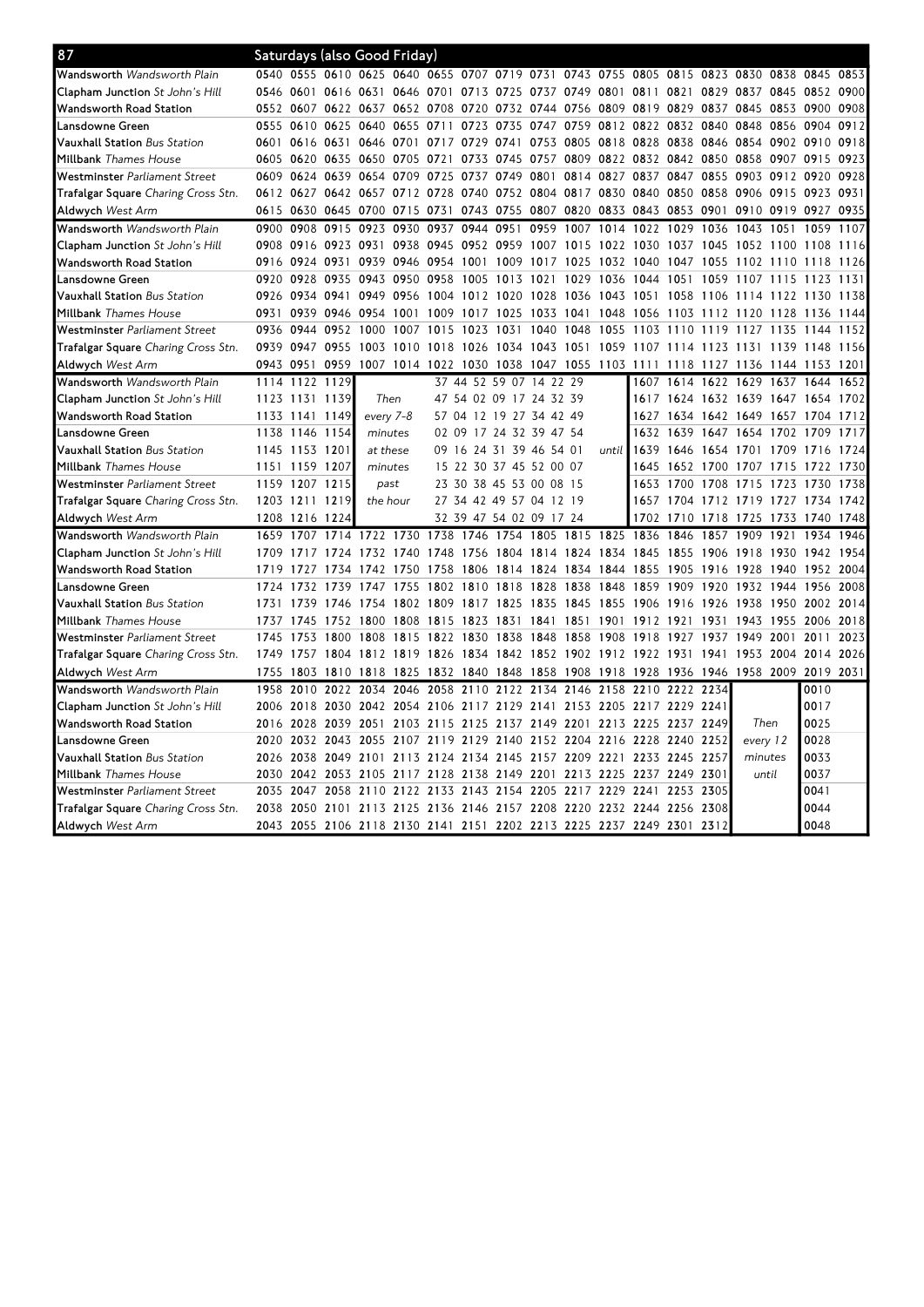| 87                                     |           | Sundays and other Public Holidays (except Christmas Day)                   |      |                |      |                                                        |           |                                              |                          |           |           |                |                                         |  |                                                                            |      |
|----------------------------------------|-----------|----------------------------------------------------------------------------|------|----------------|------|--------------------------------------------------------|-----------|----------------------------------------------|--------------------------|-----------|-----------|----------------|-----------------------------------------|--|----------------------------------------------------------------------------|------|
| Wandsworth Wandsworth Plain            | 0540      |                                                                            |      |                |      |                                                        |           |                                              |                          |           |           |                |                                         |  | 0810 0825 0840 0855 0907 0919 0931 0943 0955 1006 1018 1029 1040 1052 1103 |      |
| <b>Clapham Junction</b> St John's Hill | 0546      |                                                                            |      |                |      |                                                        |           |                                              |                          |           |           |                |                                         |  | 0816 0831 0846 0901 0914 0926 0938 0950 1002 1014 1026 1037 1048 1100      | 1112 |
| Wandsworth Road Station                | 0552      | Then                                                                       |      |                |      | 0822 0838 0853 0909 0922 0934 0946 0958 1011 1023 1035 |           |                                              |                          |           |           |                |                                         |  | 1047 1058 1110                                                             | 1122 |
| Lansdowne Green                        | 0555      | every 15                                                                   |      |                |      | 0825 0842 0857 0914 0927 0939 0951 1003 1016 1028 1040 |           |                                              |                          |           |           |                |                                         |  | 1052 1103 1115                                                             | 1127 |
| Vauxhall Station Bus Station           | 0601      | minutes                                                                    |      | 0831 0848      |      | 0903 0920 0933 0945                                    |           |                                              |                          |           |           |                |                                         |  | 0957 1009 1022 1034 1046 1058 1110 1122 1134                               |      |
| Millbank <i>Thames House</i>           | 0605      | until                                                                      |      |                |      | 0835 0852 0908 0925 0938 0950                          |           |                                              |                          |           |           |                |                                         |  | 1002 1014 1027 1039 1051 1103 1116 1128 1140                               |      |
| Westminster Parliament Street          | 0609      |                                                                            |      |                |      | 0839 0856 0913 0930 0943 0955                          |           |                                              |                          |           |           |                |                                         |  | 1008 1020 1033 1045 1057 1110 1123 1135                                    | 1147 |
| Trafalgar Square Charing Cross Stn.    | 0612      |                                                                            |      |                |      |                                                        |           |                                              |                          |           |           |                |                                         |  | 0842 0859 0916 0933 0946 0958 1012 1024 1037 1049 1101 1114 1127 1139 1151 |      |
| <b>Aldwych West Arm</b>                | 0615      |                                                                            |      |                |      |                                                        |           |                                              |                          |           |           |                |                                         |  | 0845 0902 0919 0936 0949 1001 1016 1028 1041 1053 1105 1118 1131 1143 1155 |      |
| Wandsworth Wandsworth Plain            |           | 1115 1127 1139 1150 1201                                                   |      |                |      |                                                        |           |                                              |                          |           |           |                |                                         |  | 1625 1638 1650 1702 1714 1726 1739 1752 1805 1817                          | 1829 |
| Clapham Junction St John's Hill        |           | 1124 1136 1148 1159 1211                                                   |      |                |      |                                                        |           | 1635                                         |                          |           |           |                |                                         |  | 1648 1700 1712 1724 1736 1749 1802 1814 1826 1838                          |      |
| Wandsworth Road Station                |           | 1134 1146 1158 1210 1222                                                   |      |                |      | Then                                                   |           | 1646                                         | 1659                     | 1711 1723 |           | 1735           | 1747 1800                               |  | 1812 1824 1836 1848                                                        |      |
| Lansdowne Green                        |           | 1139 1151 1203 1215 1227                                                   |      |                |      | every 12                                               |           | 1651                                         | 1704                     | 1716 1728 |           | 1740           | 1752 1804                               |  | 1816 1828 1840                                                             | 1852 |
| Vauxhall Station Bus Station           |           | 1146 1158 1210 1222 1234                                                   |      |                |      | minutes                                                |           |                                              | 1658 1710                |           |           |                |                                         |  | 1722 1734 1746 1758 1810 1822 1834 1846                                    | 1858 |
| <b>Millbank Thames House</b>           |           | 1152 1204 1216 1228 1240                                                   |      |                |      |                                                        | until     |                                              | 1704 1716                | 1728 1740 |           |                |                                         |  | 1752 1803 1815 1827 1839 1851                                              | 1903 |
| Westminster Parliament Street          | 1159 1211 |                                                                            |      | 1223 1235 1247 |      |                                                        |           | 1711                                         | 1722                     | 1734 1746 |           |                | 1758 1809 1821                          |  | 1833 1844 1856                                                             | 1908 |
| Trafalgar Square Charing Cross Stn.    |           | 1203 1215 1227 1239 1251                                                   |      |                |      |                                                        |           | 1715                                         | 1726                     | 1738 1750 |           |                |                                         |  | 1802 1813 1825 1837 1848 1900                                              | 1911 |
| <b>Aldwych</b> West Arm                |           | 1207 1219 1231 1243 1255                                                   |      |                |      |                                                        |           | 1719                                         | 1730                     |           |           |                |                                         |  | 1742 1754 1806 1817 1829 1841 1852 1904 1915                               |      |
| Wandsworth Wandsworth Plain            |           | 1842 1855                                                                  |      |                |      | 1907 1919 1931 1943 1955 2008                          |           |                                              | 2020                     |           | 2032 2044 |                | 2056 2108 2120 2133                     |  |                                                                            | 2233 |
| Clapham Junction St John's Hill        |           | 1850 1903 1915 1927                                                        |      |                | 1939 | 1951                                                   |           | 2003 2015 2027 2039 2051 2103 2115 2127 2139 |                          |           |           |                |                                         |  |                                                                            | 2239 |
| Wandsworth Road Station                |           | 1900 1912 1924 1936                                                        |      |                | 1948 | 2000                                                   | 2011      |                                              |                          |           |           |                | 2023 2035 2047 2059 2111 2123 2135 2146 |  | Then                                                                       | 2246 |
| Lansdowne Green                        |           | 1904 1916                                                                  | 1928 | 1940           |      | 1952 2004                                              |           | 2015 2027 2038                               |                          |           |           |                | 2050 2102 2114 2126 2138 2149           |  | every 12                                                                   | 2249 |
| Vauxhall Station Bus Station           |           | 1910 1922                                                                  |      | 1934 1946      | 1958 | 2010 2021                                              |           |                                              | 2033 2043 2055 2107 2119 |           |           |                | 2131 2143 2154                          |  | minutes                                                                    | 2254 |
| <b>Millbank</b> Thames House           | 1915 1927 |                                                                            |      | 1939 1951      |      | 2003 2014 2025 2037 2047 2059 2111 2123 2135 2147 2158 |           |                                              |                          |           |           |                |                                         |  | until                                                                      | 2258 |
| Westminster Parliament Street          |           | 1920 1932 1943 1955                                                        |      |                | 2007 | 2018                                                   | 2029 2041 |                                              | 2051                     |           |           | 2103 2115 2127 | 2139 2151 2202                          |  |                                                                            | 2302 |
| Trafalgar Square Charing Cross Stn.    | 1923 1935 |                                                                            |      |                |      | 1946 1958 2010 2021                                    |           | 2032 2044 2054 2106 2118 2130 2142 2154 2205 |                          |           |           |                |                                         |  |                                                                            | 2305 |
| <b>Aldwych West Arm</b>                |           | 1927 1939 1950 2002 2014 2025 2036 2048 2058 2110 2122 2134 2145 2157 2208 |      |                |      |                                                        |           |                                              |                          |           |           |                |                                         |  |                                                                            | 2308 |
| Wandsworth Wandsworth Plain            |           | 2245 2257                                                                  | 2310 |                |      | 0010                                                   |           |                                              |                          |           |           |                |                                         |  |                                                                            |      |
| Clapham Junction St John's Hill        |           | 2251 2303 2316                                                             |      |                |      | 0016                                                   |           |                                              |                          |           |           |                |                                         |  |                                                                            |      |
| Wandsworth Road Station                |           | 2258 2310 2322                                                             |      | Then           |      | 0022                                                   |           |                                              |                          |           |           |                |                                         |  |                                                                            |      |
| Lansdowne Green                        |           | 2301 2313 2325                                                             |      | every 12       |      | 0025                                                   |           |                                              |                          |           |           |                |                                         |  |                                                                            |      |
| Vauxhall Station Bus Station           |           | 2306 2318 2330                                                             |      | minutes        |      | 0030                                                   |           |                                              |                          |           |           |                |                                         |  |                                                                            |      |
| <b>Millbank</b> Thames House           |           | 2310 2322 2334                                                             |      | until          |      | 0034                                                   |           |                                              |                          |           |           |                |                                         |  |                                                                            |      |
| Westminster Parliament Street          |           | 2313 2325 2337                                                             |      |                |      | 0037                                                   |           |                                              |                          |           |           |                |                                         |  |                                                                            |      |
| Trafalgar Square Charing Cross Stn.    |           | 2316 2328 2340                                                             |      |                |      | 0040                                                   |           |                                              |                          |           |           |                |                                         |  |                                                                            |      |
| Aldwych West Arm                       |           | 2319 2331 2343                                                             |      |                |      | 0043                                                   |           |                                              |                          |           |           |                |                                         |  |                                                                            |      |

Operated by London General www.londonbusroutes.net 20.11.21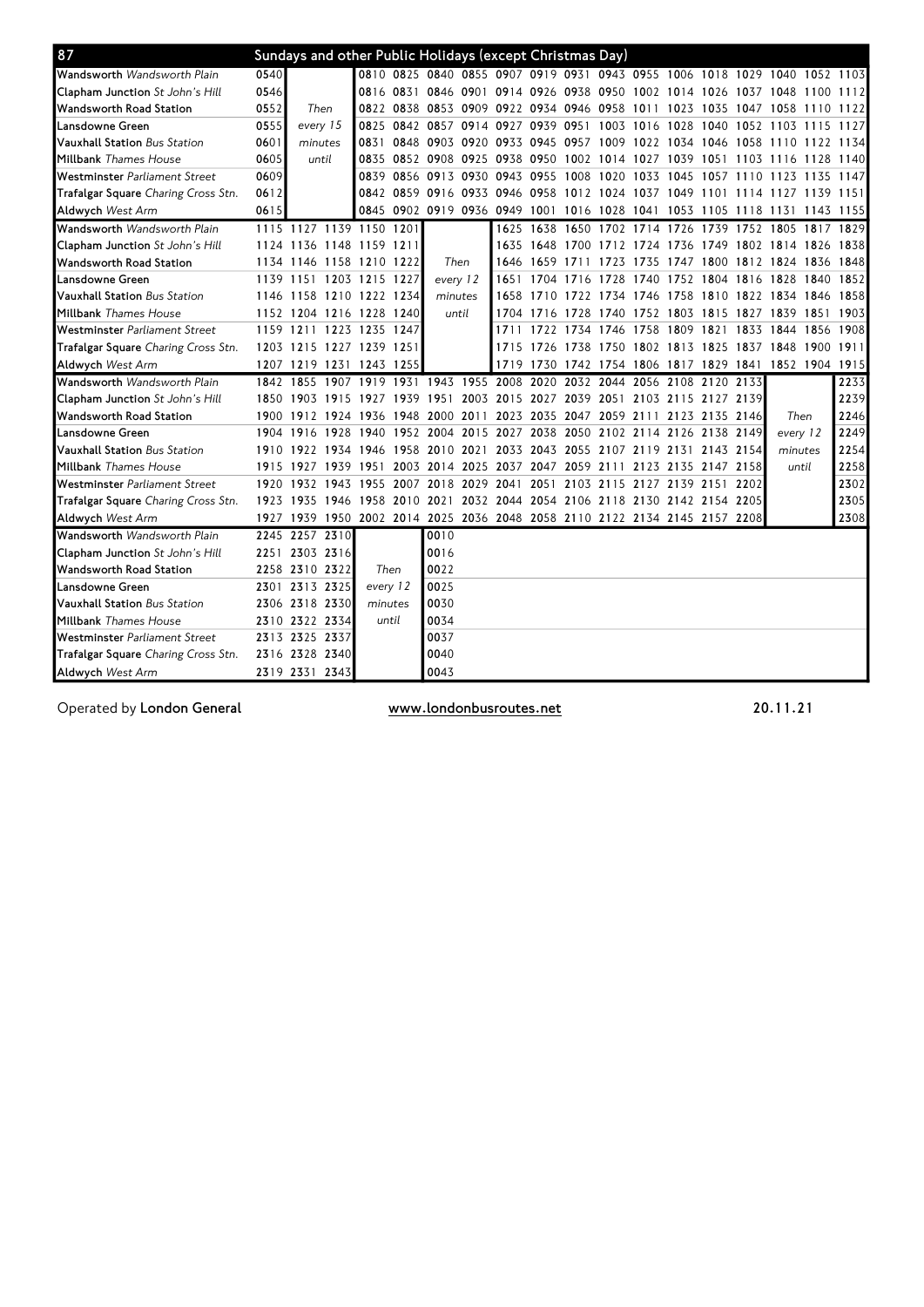87 Aldwych – Vauxhall – Wandsworth

| 87                                              | Mondays to Thursdays |                     |           |                     |           |      |                                                                                                        |                         |      |                |       |           |                               |           |                |           |      |
|-------------------------------------------------|----------------------|---------------------|-----------|---------------------|-----------|------|--------------------------------------------------------------------------------------------------------|-------------------------|------|----------------|-------|-----------|-------------------------------|-----------|----------------|-----------|------|
| Aldwych East Arm                                |                      |                     |           |                     |           |      | 0504 0519 0534 0549 0604 0619 0632 0642 0652 0700 0708 0715 0722 0730 0737 0745 0752 0759              |                         |      |                |       |           |                               |           |                |           |      |
| <b>Trafalgar Square Whitehall</b>               |                      |                     |           |                     |           |      | 0508 0523 0538 0553 0609 0625 0638 0648 0658 0707 0715 0722 0729 0737 0744 0752 0759                   |                         |      |                |       |           |                               |           |                |           | 0807 |
| Westminster Parliament Street                   | 0509                 |                     |           |                     |           |      | 0524 0539 0554 0610 0626 0639 0649 0700 0709 0717                                                      |                         |      |                | 0724  | 0731      | 0739 0746 0754 0801           |           |                |           | 0809 |
| <b>Millbank</b> Thames House                    |                      |                     |           |                     |           |      | 0512 0527 0542 0557 0613 0629 0643 0653 0704 0713 0721                                                 |                         |      |                | 0728  | 0736 0744 |                               | 0751      | 0759           | 0806      | 0814 |
| <b>Vauxhall Station</b> Bus Station             | 0516 0531            |                     |           |                     |           |      | 0546 0601 0618 0634 0648 0658 0710 0719 0727 0734                                                      |                         |      |                |       |           | 0742 0750 0757 0805 0812 0820 |           |                |           |      |
| Lansdowne Green                                 |                      |                     |           |                     |           |      | 0519 0534 0549 0604 0621 0638 0652 0702 0714 0723 0731 0738                                            |                         |      |                |       |           | 0746 0754 0802 0810 0817      |           |                |           | 0825 |
| Wandsworth Road Station                         |                      | 0522 0537           |           | 0552 0608 0625      |           |      | 0642 0656 0707 0719 0728 0736 0743                                                                     |                         |      |                |       | 0751      | 0759                          | 0807 0815 |                | 0822      | 0830 |
| <b>Clapham Junction</b> St John's Hill          |                      |                     |           |                     |           |      | 0529 0544 0559 0616 0634 0652 0706 0718 0731 0740 0748 0755                                            |                         |      |                |       | 0803 0811 |                               |           | 0819 0827 0834 |           | 0842 |
| Wandsworth Wandsworth Plain                     | 0535                 |                     |           |                     |           |      | 0550 0605 0623 0642 0700 0715 0727 0740 0749 0757 0804                                                 |                         |      |                |       |           | 0812 0820 0828 0836 0843 0851 |           |                |           |      |
| Aldwych East Arm                                | 0807                 | 0815 0822 0830      |           |                     |           |      | 0837 0845 0852 0900 0907 0915 0922 0930                                                                |                         |      |                |       | 0937 0945 |                               | 0952 1000 |                | 1007      | 1015 |
| <b>Trafalgar Square Whitehall</b>               |                      |                     |           |                     |           |      | 0815 0823 0830 0838 0845 0853 0900 0908 0915 0923 0930 0938 0946 0954 1002 1010 1017 1025              |                         |      |                |       |           |                               |           |                |           |      |
| Westminster Parliament Street                   |                      |                     |           |                     |           |      | 0817 0825 0832 0840 0847 0855 0902 0910 0917 0925 0932 0940                                            |                         |      |                |       |           | 0948 0956 1004 1012 1019      |           |                |           | 1027 |
| <b>Millbank</b> Thames House                    |                      |                     |           |                     |           |      | 0822 0830 0837 0845 0852 0900 0907 0915 0922 0930 0937 0945                                            |                         |      |                |       | 0953 1001 |                               |           | 1009 1017      | 1024      | 1032 |
| <b>Vauxhall Station</b> Bus Station             | 0828                 |                     |           |                     |           |      | 0836 0843 0851 0858 0906 0913 0921 0928 0936 0943 0951                                                 |                         |      |                |       | 0959 1007 |                               | 1015      | 1023           | 1030      | 1038 |
| Lansdowne Green                                 |                      |                     |           |                     |           |      | 0833 0841 0848 0856 0903 0911 0918 0926 0933 0941 0948 0956                                            |                         |      |                |       |           | 1004 1012 1020 1028           |           |                | 1035      | 1043 |
| <b>Wandsworth Road Station</b>                  | 0838                 |                     |           | 0846 0853 0901      |           |      | 0908 0916 0923 0931 0938 0946 0953 1001                                                                |                         |      |                |       | 1009 1017 |                               |           | 1025 1033 1040 |           | 1048 |
| <b>Clapham Junction</b> St John's Hill          | 0850                 |                     |           |                     |           |      | 0858 0905 0912 0919 0927 0934 0942 0949 0957 1004 1012 1020 1028 1036 1044 1051                        |                         |      |                |       |           |                               |           |                |           | 1059 |
| Wandsworth Wandsworth Plain                     | 0859                 |                     |           |                     |           |      | 0907 0914 0921 0928 0936 0943 0951 0958 1006 1013 1021 1029 1037 1045 1053 1100 1108                   |                         |      |                |       |           |                               |           |                |           |      |
| <b>Aldwych East Arm</b>                         |                      | 1022 1030           |           |                     |           |      | 1037 1045 1052 1100 1107 1115 1122 1130 1137 1145                                                      |                         |      |                |       |           | 1152 1200 1207 1215 1222      |           |                |           | 1230 |
| <b>Trafalgar Square Whitehall</b>               |                      | 1032 1040           | 1047 1055 |                     |           |      | 1102 1110 1118 1126 1133 1141 1148 1156                                                                |                         |      |                |       | 1203 1211 |                               |           | 1219 1227 1234 |           | 1242 |
| Westminster Parliament Street                   |                      |                     |           |                     |           |      | 1034 1042 1049 1057 1104 1112 1120 1128                                                                | 1135                    |      | 1143 1150 1158 |       |           | 1205 1213 1221 1229           |           |                | 1236      | 1244 |
| <b>Millbank</b> Thames House                    | 1039                 | 1047                | 1054      | 1102                | 1109      |      | 1117 1125 1133 1140                                                                                    |                         | 1148 | 1155 1203      |       | 1210      | 1218 1226 1234 1241           |           |                |           | 1249 |
| Vauxhall Station Bus Station                    |                      |                     |           |                     |           |      | 1045 1053 1100 1108 1115 1123 1131 1139 1146 1154 1201 1209 1216 1224 1232 1240 1247 1255              |                         |      |                |       |           |                               |           |                |           |      |
| Lansdowne Green                                 |                      |                     |           |                     |           |      | 1050 1058 1106 1114 1121 1129 1137 1145 1152 1200 1207 1215                                            |                         |      |                |       |           | 1222 1230 1238 1246           |           |                | 1253      | 1301 |
| Wandsworth Road Station                         | 1055                 | 1103                | 1111      |                     |           |      | 1119 1126 1134 1142 1150 1157 1205 1212 1220                                                           |                         |      |                |       |           | 1227 1235 1243 1251           |           |                | 1258      | 1306 |
| <b>Clapham Junction</b> St John's Hill          | 1106                 | 1114                |           |                     |           |      | 1122 1130 1137 1145 1153 1201 1208 1216 1223 1231                                                      |                         |      |                |       |           | 1238 1246 1254 1302 1309      |           |                |           | 1317 |
| Wandsworth Wandsworth Plain                     | 1115                 |                     |           |                     |           |      | 1123 1131 1139 1146 1154 1202 1210 1218 1226 1233 1241                                                 |                         |      |                |       |           | 1248 1256 1304 1312 1319 1327 |           |                |           |      |
| <b>Aldwych East Arm</b>                         |                      | 1237 1245           | 1252 1300 |                     |           |      | 1307 1315 1322 1330 1337 1344 1351                                                                     |                         |      |                | 1359  | 1406      | 1413 1420                     |           | 1427           | 1434      | 1441 |
| <b>Trafalgar Square Whitehall</b>               |                      |                     |           |                     |           |      | 1249 1257 1304 1312 1319 1327 1334 1342 1349 1356 1403 1411 1418 1424 1431 1438                        |                         |      |                |       |           |                               |           |                | 1445      | 1452 |
| Westminster Parliament Street                   |                      |                     |           |                     |           |      | 1251 1259 1306 1314 1321 1329 1336 1344 1351 1358 1405 1413                                            |                         |      |                |       |           | 1420 1427 1434 1441 1448      |           |                |           | 1455 |
| <b>Millbank</b> Thames House                    |                      |                     |           |                     |           |      | 1256 1304 1311 1319 1326 1334 1341 1349 1356                                                           |                         |      | 1403 1410 1418 |       |           | 1425 1432 1439 1446           |           |                | 1453      | 1500 |
| Vauxhall Station Bus Station                    |                      | 1302 1310           | 1317 1325 |                     |           |      | 1332 1340 1347 1355                                                                                    | 1402 1409               |      | 1416           | 1424  | 1432 1439 |                               | 1446 1453 |                | 1500      | 1507 |
| Lansdowne Green                                 | 1308                 | 1316                | 1323 1331 |                     |           |      | 1338 1346 1353 1401 1408 1415                                                                          |                         |      | 1422 1430      |       | 1438 1445 |                               | 1452 1459 |                | 1506      | 1513 |
| <b>Wandsworth Road Station</b>                  | 1313 1321            |                     |           | 1328 1336           | 1343      | 1351 | 1358 1406                                                                                              | 1413                    | 1420 | 1427           | 1435  | 1443      | 1450                          | 1457 1504 |                | 1512      | 1519 |
| <b>Clapham Junction</b> St John's Hill          |                      |                     |           |                     |           |      | 1324 1332 1339 1347 1354 1402 1409 1417 1424 1432 1439 1447 1455 1502 1509 1516                        |                         |      |                |       |           |                               |           |                | 1524 1531 |      |
| Wandsworth Wandsworth Plain                     |                      |                     |           |                     |           |      | 1334 1342 1349 1357 1404 1412 1419 1427 1434 1442 1449 1457 1505 1512 1519 1526 1534 1541              |                         |      |                |       |           |                               |           |                |           |      |
| <b>Aldwych East Arm</b>                         |                      | 1449 1456 1504 1512 |           |                     |           |      |                                                                                                        | 20 27 35 42 50 57 05 12 |      |                |       | 1735      | 1743 1751 1759 1807           |           |                |           | 1814 |
| <b>Trafalgar Square Whitehall</b>               | 1500                 | 1507 1515 1522      |           |                     | Then      |      |                                                                                                        | 30 37 45 52 00 07 15 22 |      |                |       | 1745      | 1753 1801 1809 1817           |           |                |           | 1824 |
| Westminster Parliament Street                   |                      | 1503 1510 1518 1525 |           |                     | every 7-8 |      |                                                                                                        | 33 40 48 55 03 10 18 25 |      |                |       |           | 1748 1756 1804 1812 1820 1827 |           |                |           |      |
| <b>Millbank</b> Thames House                    |                      |                     |           | 1508 1515 1523 1530 | minutes   |      |                                                                                                        | 38 45 53 00 08 15 23 30 |      |                |       |           | 1753 1801 1809 1817 1825 1832 |           |                |           |      |
| <b>Vauxhall Station</b> Bus Station             |                      | 1515 1522 1530 1537 |           |                     | at these  |      |                                                                                                        | 45 52 00 07 15 22 30 37 |      |                | until |           | 1800 1808 1816 1824 1832 1839 |           |                |           |      |
| Lansdowne Green                                 |                      | 1521 1528 1536 1543 |           |                     | minutes   |      |                                                                                                        | 51 58 06 13 21 28 36 43 |      |                |       |           | 1806 1814 1822 1830 1837 1844 |           |                |           |      |
| <b>Wandsworth Road Station</b>                  |                      | 1527 1534 1542 1549 |           |                     |           | past |                                                                                                        | 57 04 12 19 27 34 42 49 |      |                |       |           | 1812 1820 1828 1835 1842 1849 |           |                |           |      |
| <b>Clapham Junction</b> St John's Hill          |                      | 1539 1546 1554 1601 |           |                     | the hour  |      |                                                                                                        | 09 16 24 31 39 46 54 01 |      |                |       |           | 1824 1832 1840 1846 1853 1900 |           |                |           |      |
| Wandsworth Wandsworth Plain                     |                      | 1549 1556 1604 1611 |           |                     |           |      |                                                                                                        | 19 26 34 41 49 56 04 11 |      |                |       |           | 1834 1841 1849 1855 1902 1908 |           |                |           |      |
| Aldwych East Arm                                |                      |                     |           |                     |           |      | 1822 1829 1837 1844 1852 1859 1907 1914 1922 1930 1940 1950 2000 2010 2022 2034 2046 2058              |                         |      |                |       |           |                               |           |                |           |      |
| <b>Trafalgar Square Whitehall</b>               |                      |                     |           |                     |           |      | 1832 1839 1847 1854 1902 1909 1916 1923 1931 1938 1948 1958 2007 2017 2029 2041 2053 2105              |                         |      |                |       |           |                               |           |                |           |      |
| Westminster Parliament Street                   |                      |                     |           |                     |           |      | 1835 1842 1850 1857 1904 1911 1918 1925 1933 1940 1950 2000 2009 2019 2031 2043 2055 2107              |                         |      |                |       |           |                               |           |                |           |      |
| <b>Millbank</b> Thames House                    |                      |                     |           |                     |           |      | 1840 1847 1855 1902 1909 1916 1923 1930 1938 1945 1955 2004 2013 2023 2035 2047 2059 2111              |                         |      |                |       |           |                               |           |                |           |      |
| Vauxhall Station Bus Station                    |                      |                     |           |                     |           |      | 1847 1854 1902 1908 1915 1922 1929 1936 1944 1951 2001 2010 2019 2029 2041 2053 2104 2116              |                         |      |                |       |           |                               |           |                |           |      |
| Lansdowne Green                                 |                      |                     |           |                     |           |      | 1852 1859 1907 1913 1920 1927 1934 1940 1948 1955 2005 2014 2023 2033 2045 2057 2108 2120              |                         |      |                |       |           |                               |           |                |           |      |
| Wandsworth Road Station                         |                      |                     |           |                     |           |      | 1857 1904 1912 1918 1925 1932 1939 1945 1953 2000 2010 2019 2028 2037 2049 2101 2112 2124              |                         |      |                |       |           |                               |           |                |           |      |
| Clapham Junction St John's Hill                 |                      |                     |           |                     |           |      | 1908 1914 1922 1928 1935 1942 1949 1955 2003 2009 2019 2028 2037 2046 2058 2109 2120 2132              |                         |      |                |       |           |                               |           |                |           |      |
| Wandsworth Wandsworth Plain                     |                      |                     |           |                     |           |      | 1916 1922 1930 1936 1943 1950 1957 2003 2011 2017 2027 2035 2044 2053 2105 2116 2127 2139              |                         |      |                |       |           |                               |           |                |           |      |
| <b>Aldwych East Arm</b>                         | 2110                 |                     |           |                     |           |      | 2222 2234 2246 2258 2310 2322 2334 2346 2358 0010                                                      |                         |      |                |       |           |                               |           |                |           |      |
| Trafalgar Square Whitehall                      | 2117                 |                     |           |                     |           |      | 2229 2241 2253 2304 2316 2328 2340 2352 0004 0016                                                      |                         |      |                |       |           |                               |           |                |           |      |
| Westminster Parliament Street                   | 2119                 | Then                |           |                     |           |      | 2231 2243 2255 2306 2318 2330 2342 2354 0006 0018                                                      |                         |      |                |       |           |                               |           |                |           |      |
| <b>Millbank</b> Thames House                    | 2123                 | every 12            |           |                     |           |      | 2235 2247 2259 2310 2322 2334 2345 2357 0009 0021<br>2240 2252 2304 2315 2327 2339 2350 0001 0013 0025 |                         |      |                |       |           |                               |           |                |           |      |
| Vauxhall Station Bus Station<br>Lansdowne Green | 2128<br>2132         | minutes<br>until    |           |                     |           |      | 2244 2256 2308 2319 2331 2343 2353 0004 0016 0028                                                      |                         |      |                |       |           |                               |           |                |           |      |
| Wandsworth Road Station                         | 2136                 |                     |           |                     |           |      | 2248 2300 2312 2323 2335 2346 2356 0007 0019 0031                                                      |                         |      |                |       |           |                               |           |                |           |      |
| <b>Clapham Junction</b> St John's Hill          | 2144                 |                     |           |                     |           |      | 2256 2307 2319 2330 2342 2353 0002 0013 0025 0037                                                      |                         |      |                |       |           |                               |           |                |           |      |
|                                                 |                      |                     |           |                     |           |      |                                                                                                        |                         |      |                |       |           |                               |           |                |           |      |
| Wandsworth Wandsworth Plain                     | 2151                 |                     |           |                     |           |      | 2303 2313 2325 2336 2348 2359 0008 0019 0031 0043                                                      |                         |      |                |       |           |                               |           |                |           |      |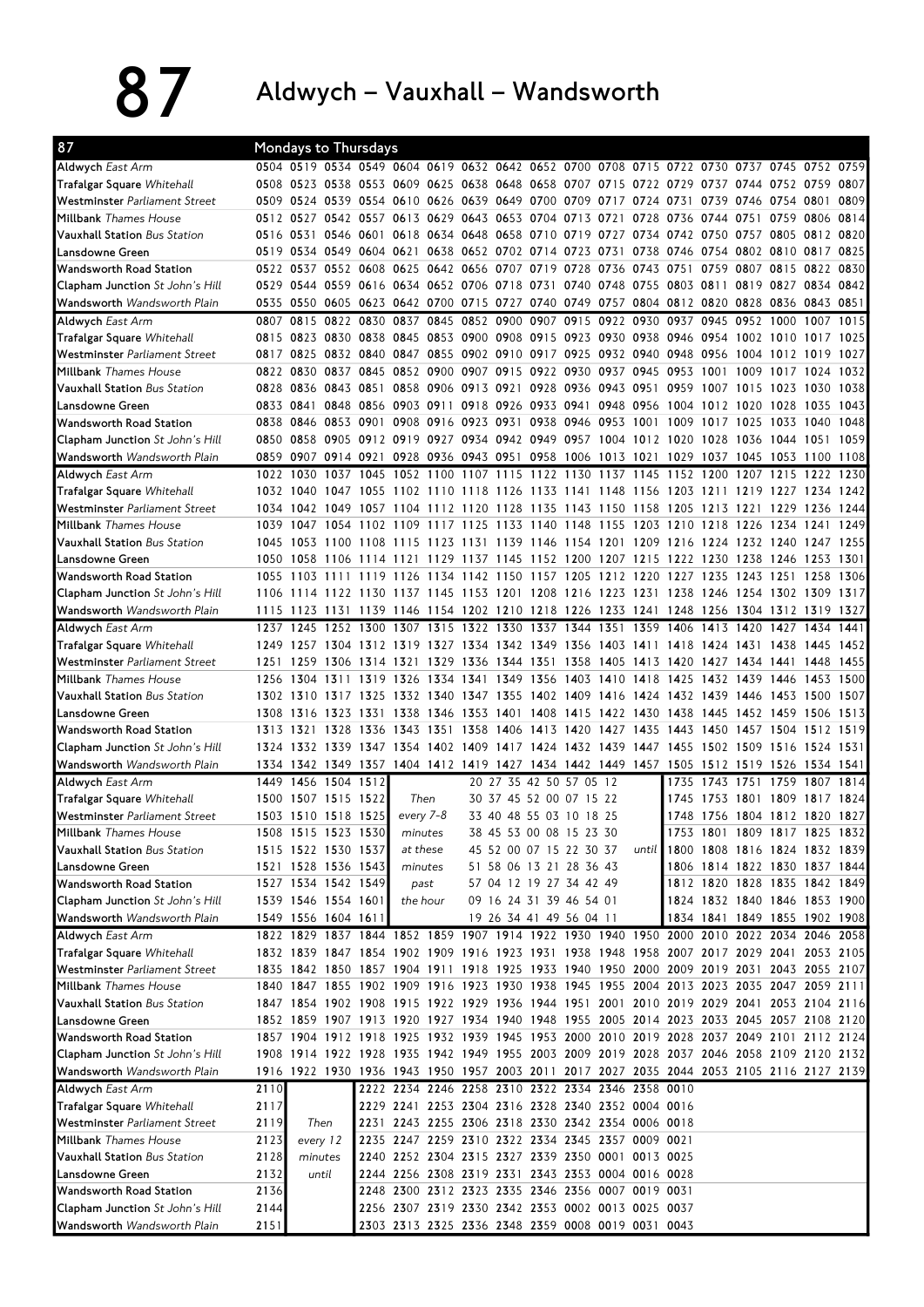| 87                                     | Fridays   |                     |                     |           |                |          |                                              |           |                                                                                           |       |                     |           |                          |      |                               |      |           |      |
|----------------------------------------|-----------|---------------------|---------------------|-----------|----------------|----------|----------------------------------------------|-----------|-------------------------------------------------------------------------------------------|-------|---------------------|-----------|--------------------------|------|-------------------------------|------|-----------|------|
| Aldwych <i>East Arm</i>                |           |                     |                     |           |                |          |                                              |           | 0504 0519 0534 0549 0604 0619 0632 0642 0652 0700 0708 0715 0722 0730 0737 0745 0752 0759 |       |                     |           |                          |      |                               |      |           |      |
| Trafalgar Square Whitehall             |           |                     |                     |           |                |          |                                              |           | 0508 0523 0538 0553 0609 0625 0638 0648 0658 0707 0715 0722 0729                          |       |                     |           |                          |      | 0737 0744 0752 0759           |      |           | 0807 |
| Westminster Parliament Street          |           |                     |                     |           |                |          |                                              |           | 0509 0524 0539 0554 0610 0626 0639 0649 0700 0709 0717 0724                               |       |                     |           | 0731                     |      | 0739 0746 0754 0801           |      |           | 0809 |
| Millbank <i>Thames House</i>           |           | 0512 0527 0542 0557 |                     |           |                |          |                                              |           | 0613 0629 0643 0653 0704 0713 0721                                                        |       |                     | 0728 0736 |                          |      | 0744 0751 0759 0806 0814      |      |           |      |
| Vauxhall Station Bus Station           |           | 0516 0531 0546 0601 |                     |           |                |          |                                              |           | 0618 0634 0648 0658 0710 0719 0727 0734 0742 0750 0757 0805 0812 0820                     |       |                     |           |                          |      |                               |      |           |      |
| Lansdowne Green                        |           |                     |                     |           |                |          |                                              |           | 0519 0534 0549 0604 0621 0638 0652 0702 0714 0723 0731 0738 0746 0754 0802 0810 0817 0825 |       |                     |           |                          |      |                               |      |           |      |
| Wandsworth Road Station                |           |                     |                     |           |                |          |                                              |           | 0522 0537 0552 0608 0625 0642 0656 0707 0719 0728 0736 0743 0751                          |       |                     |           |                          |      | 0759 0807 0815 0822 0830      |      |           |      |
| <b>Clapham Junction</b> St John's Hill |           |                     |                     |           |                |          |                                              |           | 0529 0544 0559 0616 0634 0652 0706 0718 0731 0740 0748 0755 0803 0811                     |       |                     |           |                          |      | 0819 0827 0834 0842           |      |           |      |
| <b>Wandsworth</b> Wandsworth Plain     |           |                     |                     |           |                |          |                                              |           | 0535 0550 0605 0623 0642 0700 0715 0727 0740 0749 0757 0804 0812 0820 0828 0836 0843 0851 |       |                     |           |                          |      |                               |      |           |      |
| Aldwych <i>East Arm</i>                | 0807      | 0815                | 0822                |           | 0830 0837 0845 |          |                                              |           | 0852 0900 0907 0915 0922 0930                                                             |       |                     |           | 0937                     | 0945 | 0952 1000                     |      | 1007      | 1015 |
| <b>Trafalgar Square</b> Whitehall      |           |                     |                     |           |                |          |                                              |           | 0815 0823 0830 0838 0845 0853 0900 0908 0915 0923 0930 0938 0946 0954 1002 1010 1017 1025 |       |                     |           |                          |      |                               |      |           |      |
| Westminster Parliament Street          |           | 0817 0825           |                     |           |                |          |                                              |           | 0832 0840 0847 0855 0902 0910 0917 0925 0932 0940 0948 0956                               |       |                     |           |                          |      | 1004 1012 1019 1027           |      |           |      |
| Millbank <i>Thames House</i>           |           |                     |                     |           |                |          |                                              |           | 0822 0830 0837 0845 0852 0900 0907 0915 0922 0930 0937 0945 0953 1001                     |       |                     |           |                          |      | 1009 1017                     |      | 1024 1032 |      |
| <b>Vauxhall Station</b> Bus Station    |           | 0828 0836           | 0843 0851 0858 0906 |           |                |          |                                              |           | 0913 0921 0928 0936 0943 0951                                                             |       |                     |           | 0959                     | 1007 | 1015 1023                     |      | 1030      | 1038 |
| Lansdowne Green                        |           |                     |                     |           |                |          |                                              |           | 0833 0841 0848 0856 0903 0911 0918 0926 0933 0941 0948 0956 1004 1012                     |       |                     |           |                          |      | 1020 1028                     |      | 1035      | 1043 |
| Wandsworth Road Station                |           | 0838 0846           | 0853 0901           |           |                |          |                                              |           | 0908 0916 0923 0931 0938 0946 0953 1001                                                   |       |                     |           |                          |      | 1009 1017 1025 1033 1040 1048 |      |           |      |
| <b>Clapham Junction</b> St John's Hill |           |                     |                     |           |                |          |                                              |           | 0850 0858 0905 0912 0919 0927 0934 0942 0949 0957 1004 1012 1020 1028 1036 1044 1051 1059 |       |                     |           |                          |      |                               |      |           |      |
| Wandsworth Wandsworth Plain            |           |                     |                     |           |                |          |                                              |           | 0859 0907 0914 0921 0928 0936 0943 0951 0958 1006 1013 1021 1029 1037 1045 1053 1100 1108 |       |                     |           |                          |      |                               |      |           |      |
| <b>Aldwych</b> East Arm                |           | 1022 1030           | 1037                |           | 1045 1052 1100 |          | 1107                                         | 1115 1122 |                                                                                           | 1130  | 1137                | 1145      | 1152                     | 1200 | 1207 1215                     |      | 1222      | 1230 |
| <b>Trafalgar Square</b> Whitehall      |           | 1032 1040           | 1047 1055           |           |                |          |                                              |           | 1102 1110 1118 1126 1133 1141 1148 1156                                                   |       |                     |           |                          |      | 1203 1211 1219 1227 1234 1242 |      |           |      |
| Westminster Parliament Street          |           | 1034 1042           | 1049                |           |                |          |                                              |           | 1057 1104 1112 1120 1128 1135 1143 1150 1158 1205                                         |       |                     |           |                          |      | 1213 1221 1229                |      | 1236      | 1244 |
| Millbank Thames House                  |           | 1039 1047           | 1054 1102 1109      |           |                |          | 1117 1125                                    |           | 1133 1140 1148 1155 1203 1210 1218                                                        |       |                     |           |                          |      | 1226 1234 1241                |      |           | 1249 |
| Vauxhall Station Bus Station           | 1045      | 1053                |                     |           |                |          |                                              |           | 1100 1108 1115 1123 1131 1139 1146 1154 1201 1209 1216 1224 1232 1240 1247 1255           |       |                     |           |                          |      |                               |      |           |      |
| Lansdowne Green                        | 1050      | 1058                |                     |           |                |          |                                              |           | 1106 1114 1121 1129 1137 1145 1152 1200 1207 1215 1222 1230 1238 1246 1253 1301           |       |                     |           |                          |      |                               |      |           |      |
| Wandsworth Road Station                |           | 1055 1103           | 1111                |           |                |          |                                              |           | 1119 1126 1134 1142 1150 1157 1205                                                        |       | 1212 1220 1227 1235 |           |                          |      | 1243 1251 1258                |      |           | 1306 |
| <b>Clapham Junction</b> St John's Hill | 1106      | 1114                |                     |           |                |          |                                              |           | 1122 1130 1137 1145 1153 1201 1208 1216 1223 1231 1238 1246 1254 1302 1309 1317           |       |                     |           |                          |      |                               |      |           |      |
| <b>Wandsworth</b> Wandsworth Plain     |           |                     |                     |           |                |          |                                              |           | 1115 1123 1131 1139 1146 1154 1202 1210 1218 1226 1233 1241 1248 1256 1304 1312 1319 1327 |       |                     |           |                          |      |                               |      |           |      |
| Aldwych <i>East Arm</i>                | 1237      | 1245                | 1252                | 1300      | 1307           | 1315     | 1322                                         | 1330      | 1337                                                                                      | 1344  | 1351                | 1359      | 1406                     | 1413 | 1420                          | 1427 | 1434      | 1441 |
| <b>Trafalgar Square</b> Whitehall      |           |                     |                     |           |                |          |                                              |           | 1249 1257 1304 1312 1319 1327 1334 1342 1349 1356 1403 1411 1418 1424 1431 1438 1445      |       |                     |           |                          |      |                               |      |           | 1452 |
| Westminster Parliament Street          |           |                     |                     |           |                |          |                                              |           | 1251 1259 1306 1314 1321 1329 1336 1344 1351 1358 1405 1413 1420 1427 1434 1441 1448      |       |                     |           |                          |      |                               |      |           | 1455 |
| Millbank <i>Thames House</i>           |           |                     |                     |           |                |          | 1256 1304 1311 1319 1326 1334 1341 1349 1356 |           |                                                                                           |       | 1403 1410 1418 1425 |           |                          |      | 1432 1439 1446                |      | 1453 1500 |      |
| <b>Vauxhall Station</b> Bus Station    |           | 1302 1310           |                     |           |                |          |                                              |           | 1317 1325 1332 1340 1347 1355 1402 1409 1416 1424                                         |       |                     |           |                          |      | 1432 1439 1446 1453 1500      |      |           | 1507 |
| Lansdowne Green                        |           | 1308 1316           | 1323 1331           |           |                |          | 1338 1346 1353 1401 1408                     |           |                                                                                           | 1415  | 1422 1430           |           | 1438                     | 1445 | 1452 1459                     |      | 1506      | 1513 |
| Wandsworth Road Station                | 1313 1321 |                     | 1328                | 1336 1343 |                | 1351     | 1358                                         | 1406 1413 |                                                                                           |       | 1420 1427 1435      |           |                          |      | 1443 1450 1457 1504           |      | 1512      | 1519 |
| <b>Clapham Junction</b> St John's Hill |           |                     |                     |           |                |          |                                              |           | 1324 1332 1339 1347 1354 1402 1409 1417 1424 1432 1439 1447 1455 1502 1509 1516           |       |                     |           |                          |      |                               |      | 1524 1531 |      |
| <b>Wandsworth</b> Wandsworth Plain     |           |                     |                     |           |                |          |                                              |           | 1334 1342 1349 1357 1404 1412 1419 1427 1434 1442 1449 1457 1505 1512 1519 1526 1534 1541 |       |                     |           |                          |      |                               |      |           |      |
| <b>Aldwych</b> East Arm                | 1449      | 1456                | 1504                | 1512      | 1520           | 1527     | 1535                                         | 1542 1550 |                                                                                           | 1557  |                     |           |                          |      | 05 12 20 27 35 42 50 57       |      |           | 1735 |
| Trafalgar Square Whitehall             | 1500      | 1507 1515           |                     |           |                |          | 1522 1530 1537 1545 1552 1600                |           |                                                                                           | 1607  | Then                |           |                          |      | 15 22 30 37 45 52 00 07       |      |           | 1745 |
| Westminster Parliament Street          |           |                     |                     |           |                |          |                                              |           | 1503 1510 1518 1525 1533 1540 1548 1555 1603 1610                                         |       | every 7-8           |           |                          |      | 18 25 33 40 48 55 03 10       |      |           | 1748 |
| Millbank Thames House                  |           |                     |                     |           |                |          |                                              |           | 1508 1515 1523 1530 1538 1545 1553 1600 1608 1616                                         |       | minutes             |           |                          |      | 24 31 39 46 54 01 09 16       |      |           | 1754 |
| <b>Vauxhall Station</b> Bus Station    |           |                     |                     |           |                |          |                                              |           | 1515 1522 1530 1537 1545 1552 1600 1607 1615 1623                                         |       | at these            |           |                          |      | 31 38 46 53 01 08 16 23 until |      |           | 1801 |
| Lansdowne Green                        |           |                     |                     |           |                |          |                                              |           | 1521 1528 1536 1543 1551 1558 1606 1613 1621 1629                                         |       | minutes             |           |                          |      | 37 44 52 59 07 14 22 29       |      |           | 1807 |
| Wandsworth Road Station                |           |                     |                     |           |                |          |                                              |           | 1527 1534 1542 1549 1557 1604 1612 1619 1627 1635                                         |       | past                |           |                          |      | 43 50 58 05 13 20 28 35       |      |           | 1813 |
| <b>Clapham Junction</b> St John's Hill |           |                     |                     |           |                |          |                                              |           | 1539 1546 1554 1601 1609 1616 1624 1631 1639 1647                                         |       | the hour            |           |                          |      | 55 02 10 17 25 32 40 47       |      |           | 1825 |
| Wandsworth <i>Wandsworth Plain</i>     |           |                     |                     |           |                |          |                                              |           | 1549 1556 1604 1611 1619 1626 1634 1641 1649 1657                                         |       |                     |           |                          |      | 05 12 20 27 35 42 50 57       |      |           | 1835 |
| Aldwych <i>East Arm</i>                |           |                     |                     |           |                |          |                                              |           | 1743 1751 1759 1807 1814 1822 1829 1837 1844 1852 1859 1907 1914 1922 1930 1940 1950 2000 |       |                     |           |                          |      |                               |      |           |      |
| <b>Trafalgar Square</b> Whitehall      |           |                     |                     |           |                |          |                                              |           | 1753 1801 1809 1817 1824 1832 1839 1847 1854 1902 1909 1916 1923 1931 1938 1948 1958 2007 |       |                     |           |                          |      |                               |      |           |      |
| Westminster Parliament Street          |           |                     |                     |           |                |          |                                              |           | 1756 1804 1812 1820 1827 1835 1842 1850 1857 1904 1911 1918 1925 1933 1940 1950 2000 2009 |       |                     |           |                          |      |                               |      |           |      |
| Millbank <i>Thames House</i>           |           |                     |                     |           |                |          |                                              |           | 1802 1810 1818 1826 1833 1841 1848 1856 1903 1909 1916 1923 1930 1938 1945 1955 2004 2013 |       |                     |           |                          |      |                               |      |           |      |
| <b>Vauxhall Station</b> Bus Station    |           |                     |                     |           |                |          |                                              |           | 1809 1817 1825 1833 1840 1848 1855 1903 1909 1915 1922 1929 1936 1944 1951 2001 2010 2019 |       |                     |           |                          |      |                               |      |           |      |
| Lansdowne Green                        |           |                     |                     |           |                |          |                                              |           | 1815 1823 1831 1838 1845 1853 1900 1908 1914 1920 1927 1934 1940 1948 1955 2005 2014 2023 |       |                     |           |                          |      |                               |      |           |      |
| Wandsworth Road Station                |           |                     |                     |           |                |          |                                              |           | 1821 1829 1836 1843 1850 1858 1905 1913 1919 1925 1932 1939 1945 1953 2000 2010 2019 2028 |       |                     |           |                          |      |                               |      |           |      |
| <b>Clapham Junction</b> St John's Hill |           |                     |                     |           |                |          |                                              |           | 1833 1841 1847 1854 1901 1909 1915 1923 1929 1935 1942 1949 1955 2003 2009 2019 2028 2037 |       |                     |           |                          |      |                               |      |           |      |
| <b>Wandsworth</b> Wandsworth Plain     |           |                     |                     |           |                |          |                                              |           | 1842 1850 1856 1903 1909 1917 1923 1931 1937 1943 1950 1957 2003 2011 2017 2027 2035 2044 |       |                     |           |                          |      |                               |      |           |      |
| Aldwych <i>East Arm</i>                |           | 2010 2022 2034 2046 |                     |           |                |          |                                              | 2158 2210 |                                                                                           |       |                     |           | 2322 2334 2346 2358 0010 |      |                               |      |           |      |
| Trafalgar Square Whitehall             |           | 2017 2029 2041 2053 |                     |           |                |          |                                              | 2205 2218 |                                                                                           |       |                     |           | 2330 2342 2354 0006 0018 |      |                               |      |           |      |
| Westminster Parliament Street          |           | 2019 2031 2043 2055 |                     |           | Then           |          |                                              | 2207 2220 | Then                                                                                      |       |                     |           | 2332 2344 2356 0008 0020 |      |                               |      |           |      |
| Millbank <i>Thames House</i>           |           | 2023 2035 2047 2059 |                     |           |                | every 12 | 2211 2224                                    |           | every 12                                                                                  |       |                     |           | 2336 2347 2359 0011      |      | 0023                          |      |           |      |
| <b>Vauxhall Station</b> Bus Station    |           | 2029 2041 2053 2104 |                     |           | minutes        |          |                                              | 2216 2229 | minutes                                                                                   |       |                     |           | 2341 2352 0004 0016 0028 |      |                               |      |           |      |
| Lansdowne Green                        |           | 2033 2045 2057 2108 |                     |           |                | until    |                                              | 2220 2233 |                                                                                           | until |                     |           | 2345 2355 0007 0019 0031 |      |                               |      |           |      |
| Wandsworth Road Station                |           | 2037 2049 2101 2112 |                     |           |                |          |                                              | 2224 2237 |                                                                                           |       |                     |           | 2349 2359 0011 0023 0035 |      |                               |      |           |      |
| <b>Clapham Junction</b> St John's Hill |           | 2046 2058 2109 2120 |                     |           |                |          |                                              | 2232 2245 |                                                                                           |       |                     |           | 2357 0007 0019 0031 0043 |      |                               |      |           |      |
| Wandsworth <i>Wandsworth Plain</i>     |           | 2053 2105 2116 2127 |                     |           |                |          |                                              | 2239 2252 |                                                                                           |       |                     |           | 0004 0014 0026 0038 0050 |      |                               |      |           |      |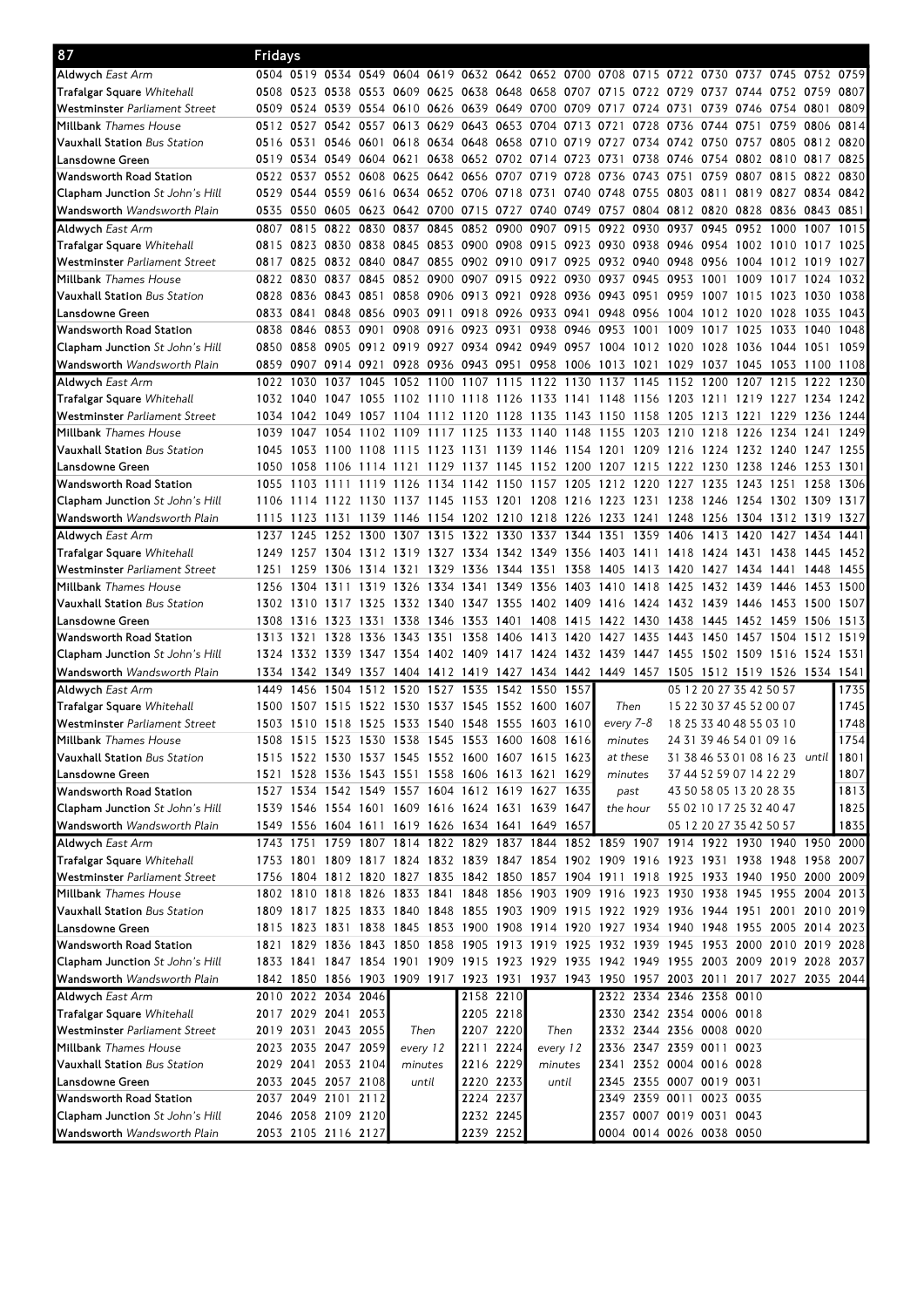| 87                                                                           |           | Saturdays (also Good Friday) |      |                          |                                                                                           |           |                     |      |      |                                                                                                                                      |      |           |                         |                          |                |                |           |       |
|------------------------------------------------------------------------------|-----------|------------------------------|------|--------------------------|-------------------------------------------------------------------------------------------|-----------|---------------------|------|------|--------------------------------------------------------------------------------------------------------------------------------------|------|-----------|-------------------------|--------------------------|----------------|----------------|-----------|-------|
| Aldwych <i>East Arm</i>                                                      | 0505      |                              |      |                          | 0620 0635 0650 0705 0720 0735 0747 0759 0811 0821                                         |           |                     |      |      |                                                                                                                                      |      |           |                         | 0831                     | 0839 0846 0854 |                |           | 0901  |
| Trafalgar Square Whitehall                                                   | 0509      |                              |      |                          | 0624 0639 0654 0709 0725 0740 0752 0804 0816 0826 0836 0844 0851                          |           |                     |      |      |                                                                                                                                      |      |           |                         |                          |                |                | 0859      | 0906  |
| Westminster <i>Parliament Street</i>                                         | 0510      | Then                         |      | 0625                     | 0640 0655 0710 0726 0741                                                                  |           |                     |      |      | 0753 0805 0817 0827 0838 0846 0853 0901                                                                                              |      |           |                         |                          |                |                |           | 0908  |
| Millbank <i>Thames House</i>                                                 | 0513      | every 15                     |      | 0628                     | 0643 0658 0713                                                                            |           |                     |      |      | 0729 0744 0756 0808 0820                                                                                                             |      |           | 0830 0841               |                          |                | 0849 0857 0905 |           | 0912  |
| <b>Vauxhall Station</b> Bus Station                                          | 0517      | minutes                      |      |                          | 0632 0647 0702 0717 0733 0748 0800 0812 0825 0835 0846 0854 0902 0910 0917                |           |                     |      |      |                                                                                                                                      |      |           |                         |                          |                |                |           |       |
| Lansdowne Green                                                              | 0520      | until                        |      |                          | 0635 0650 0705 0720 0737 0752 0804 0816 0829                                              |           |                     |      |      |                                                                                                                                      |      |           |                         | 0839 0850 0858 0906 0914 |                |                |           | 0921  |
| Wandsworth Road Station                                                      | 0523      |                              |      |                          | 0638 0653 0708 0723 0740 0755                                                             |           |                     |      |      | 0807 0820 0833 0843 0854                                                                                                             |      |           |                         |                          | 0902 0910 0918 |                |           | 0925  |
| <b>Clapham Junction</b> St John's Hill                                       | 0529      |                              |      |                          | 0644 0659 0714 0730 0747 0802 0814 0828 0842 0852 0903 0912 0920 0928                     |           |                     |      |      |                                                                                                                                      |      |           |                         |                          |                |                |           | 0935  |
| <b>Wandsworth</b> Wandsworth Plain                                           | 0534      |                              |      |                          | 0649 0705 0720 0736 0753 0808 0821 0835 0849                                              |           |                     |      |      |                                                                                                                                      |      |           | 0859 0911               |                          |                | 0920 0928 0936 |           | 0944  |
| Aldwych East Arm                                                             |           | 0909 0916 0924 0931          |      |                          | 0938                                                                                      | 0946 0953 |                     | 1000 |      | 1007 1015 1022 1030                                                                                                                  |      |           |                         | 1037 1045 1052 1100      |                |                | 1108      | 1115  |
| Trafalgar Square Whitehall                                                   | 0914 0921 |                              |      |                          | 0929 0936 0943 0951 0958 1006 1013 1021 1028 1036 1043 1051 1058 1107 1115 1122           |           |                     |      |      |                                                                                                                                      |      |           |                         |                          |                |                |           |       |
| Westminster <i>Parliament Street</i>                                         |           | 0916 0923                    | 0931 |                          | 0938 0945 0953 1000 1008 1015 1023 1030 1038                                              |           |                     |      |      |                                                                                                                                      |      |           |                         | 1045 1053 1100 1109 1117 |                |                |           | 1124  |
| Millbank <i>Thames House</i>                                                 |           | 0920 0927                    |      |                          | 0935 0942 0949 0957 1004 1012 1019 1027 1034 1042 1049 1057                               |           |                     |      |      |                                                                                                                                      |      |           |                         |                          | 1104           | 1113           | 1121      | 1128  |
| <b>Vauxhall Station</b> Bus Station                                          |           | 0925 0932                    |      | 0940 0947 0954           |                                                                                           | 1002 1009 |                     |      |      | 1017 1024 1032 1039 1047 1054 1102 1110                                                                                              |      |           |                         |                          |                | 1119 1127      |           | 1134  |
| Lansdowne Green                                                              | 0929 0936 |                              |      | 0944 0952 0959           |                                                                                           |           |                     |      |      | 1007 1014 1022 1029 1037 1044 1052 1059 1107 1115 1124 1132                                                                          |      |           |                         |                          |                |                |           | 1139  |
| Wandsworth Road Station                                                      |           | 0933 0940                    |      | 0948 0956 1004           |                                                                                           |           |                     |      |      | 1012 1019 1027 1034 1042 1049 1057 1104 1112 1120 1129 1137                                                                          |      |           |                         |                          |                |                |           | 1144  |
| <b>Clapham Junction</b> St John's Hill                                       |           | 0943 0950                    |      |                          | 0958 1006 1015 1023 1030 1038 1045 1053 1100 1108 1116 1124 1132 1141 1149                |           |                     |      |      |                                                                                                                                      |      |           |                         |                          |                |                |           | 1156  |
| <b>Wandsworth</b> Wandsworth Plain                                           |           |                              |      |                          | 0952 0959 1007 1016 1025 1033 1040 1048 1055 1103 1111 1119 1127 1135 1143 1152 1200 1207 |           |                     |      |      |                                                                                                                                      |      |           |                         |                          |                |                |           |       |
| Aldwych <i>East Arm</i>                                                      |           |                              |      |                          | 1123 1130 1138 1145 1153 1200 1208 1215 1223 1230 1238 1245                               |           |                     |      |      |                                                                                                                                      |      |           |                         | 1253 1300 1308 1315 1323 |                |                |           | 1330  |
| Trafalgar Square Whitehall                                                   | 1130      | 1137                         | 1145 |                          | 1152 1200 1208 1216 1223 1231 1238 1246 1253                                              |           |                     |      |      |                                                                                                                                      |      |           | 1301                    | 1308 1316                |                | 1323           | 1331      | 1339  |
| Westminster <i>Parliament Street</i>                                         | 1132 1139 |                              |      |                          | 1147 1154 1202 1210 1218 1225 1233 1240 1248 1255                                         |           |                     |      |      |                                                                                                                                      |      |           |                         | 1303 1310 1318           |                | 1325           | 1333      | 1341  |
| Millbank <i>Thames House</i>                                                 | 1136      | 1143                         | 1151 | 1158                     | 1206                                                                                      | 1214 1222 |                     | 1229 |      | 1237 1244 1252 1259                                                                                                                  |      |           | 1307                    | 1314 1322                |                | 1329           | 1337      | 1345  |
| <b>Vauxhall Station</b> Bus Station                                          |           |                              |      |                          | 1142 1149 1157 1204 1212 1220 1228 1235 1243 1250 1258 1305                               |           |                     |      |      |                                                                                                                                      |      |           |                         | 1313 1320 1328 1335      |                |                | 1343 1351 |       |
| Lansdowne Green                                                              | 1147      |                              |      |                          | 1154 1202 1209 1217 1225 1233 1240 1248                                                   |           |                     |      |      | 1255 1303 1310 1318 1325 1333 1340 1348                                                                                              |      |           |                         |                          |                |                |           | 1356  |
| Wandsworth Road Station                                                      |           | 1152 1159                    | 1207 |                          | 1214 1222                                                                                 |           | 1230 1238 1245 1253 |      |      | 1300                                                                                                                                 | 1308 | 1315      |                         | 1323 1330 1338           |                | 1345           | 1353      | 1401  |
| <b>Clapham Junction</b> St John's Hill                                       | 1204 1211 |                              |      |                          | 1219 1226 1234 1242 1250 1257 1305                                                        |           |                     |      |      | 1312 1320                                                                                                                            |      | 1327 1335 |                         | 1342 1350 1357           |                |                | 1405      | 1413  |
| <b>Wandsworth</b> Wandsworth Plain                                           |           |                              |      | 1215 1222 1230 1237 1245 |                                                                                           |           | 1252 1300 1307 1315 |      |      | 1322 1330 1337 1345 1352 1400 1407 1415                                                                                              |      |           |                         |                          |                |                |           | 1422  |
|                                                                              |           |                              |      |                          |                                                                                           | 1415      | 1423 1430           |      | 1438 |                                                                                                                                      |      |           | 45 53 00 08 15 23 30 38 |                          |                |                |           | 1715  |
| Aldwych <i>East Arm</i>                                                      | 1338      | 1345                         | 1353 | 1400                     | 1408                                                                                      |           |                     |      |      |                                                                                                                                      |      |           |                         |                          |                |                |           |       |
| Trafalgar Square Whitehall                                                   |           |                              |      |                          | 1347 1354 1402 1409 1417 1424 1432 1439 1447                                              |           |                     |      |      | Then                                                                                                                                 |      |           |                         | 54 02 09 17 24 32 39 47  |                |                |           | 1724  |
| Westminster <i>Parliament Street</i>                                         | 1349      | 1356                         |      | 1404 1411 1419           |                                                                                           |           | 1426 1434 1441 1449 |      |      | every 7-8                                                                                                                            |      |           |                         | 56 04 11 19 26 34 41 49  |                |                |           | 1726  |
| Millbank <i>Thames House</i>                                                 |           | 1353 1400                    |      |                          | 1408 1415 1423 1430 1438 1445 1453                                                        |           |                     |      |      | minutes                                                                                                                              |      |           |                         | 00 08 15 23 30 38 45 53  |                |                |           | 1730  |
| <b>Vauxhall Station</b> Bus Station                                          |           | 1359 1406                    |      | 1414 1421 1429           |                                                                                           |           | 1436 1444 1451 1459 |      |      | at these                                                                                                                             |      |           |                         | 06 14 21 29 36 44 51 59  |                |                | until     | 1736  |
| Lansdowne Green                                                              | 1404 1411 |                              | 1419 |                          | 1426 1434 1441 1449 1456 1504                                                             |           |                     |      |      | minutes                                                                                                                              |      |           |                         | 11 19 26 34 41 49 56 04  |                |                |           | 1741  |
| Wandsworth Road Station                                                      |           | 1409 1416                    | 1424 | 1431                     | 1439                                                                                      | 1446      | 1454                | 1501 | 1509 | past                                                                                                                                 |      |           |                         | 16 24 31 39 46 54 01 09  |                |                |           | 1746  |
| <b>Clapham Junction</b> St John's Hill                                       | 1421      |                              |      |                          | 1428 1436 1443 1451 1458 1506 1513 1520                                                   |           |                     |      |      | the hour                                                                                                                             |      |           |                         | 27 35 42 50 57 05 12 20  |                |                |           | 1757  |
| <b>Wandsworth</b> Wandsworth Plain                                           |           |                              |      |                          | 1430 1437 1445 1452 1500 1507 1515 1522 1529                                              |           |                     |      |      |                                                                                                                                      |      |           |                         | 36 44 51 59 06 14 21 29  |                |                |           | 1806  |
| <b>Aldwych</b> East Arm                                                      | 1723      | 1730                         |      | 1738 1745 1753           |                                                                                           | 1800      | 1808                |      |      | 1815 1823 1830 1838 1848                                                                                                             |      |           |                         | 1858 1908 1918 1928      |                |                | 1938      | 1948  |
| <b>Trafalgar Square</b> Whitehall                                            | 1732 1739 |                              | 1747 | 1754                     | 1802 1809                                                                                 |           | 1817 1824           |      | 1832 | 1839                                                                                                                                 | 1847 | 1857      | 1907                    | 1917                     | 1927           | 1937           | 1946      | 19561 |
| Westminster Parliament Street                                                |           |                              |      |                          | 1734 1741 1749 1756 1804 1811 1819 1826 1834 1841 1849 1859 1909 1919 1929 1939 1948      |           |                     |      |      |                                                                                                                                      |      |           |                         |                          |                |                |           | 1958  |
| Millbank Thames House                                                        |           |                              |      |                          | 1738 1745 1753 1800 1808 1815 1823 1830 1838 1845 1853 1903 1913 1923 1933 1943 1952 2002 |           |                     |      |      |                                                                                                                                      |      |           |                         |                          |                |                |           |       |
| <b>Vauxhall Station</b> Bus Station                                          |           |                              |      |                          | 1744 1751 1759 1806 1814 1821 1829 1836 1844 1851 1859 1909 1919 1929 1938 1948 1957 2007 |           |                     |      |      |                                                                                                                                      |      |           |                         |                          |                |                |           |       |
| Lansdowne Green                                                              |           |                              |      |                          | 1749 1756 1804 1811 1819 1826 1834 1841 1849 1856 1904 1913 1923 1933 1942 1952 2001 2011 |           |                     |      |      |                                                                                                                                      |      |           |                         |                          |                |                |           |       |
| Wandsworth Road Station                                                      |           |                              |      |                          | 1754 1801 1809 1816 1824 1831 1839 1846 1854 1901 1909 1918 1928 1938 1947 1956 2005 2015 |           |                     |      |      |                                                                                                                                      |      |           |                         |                          |                |                |           |       |
| <b>Clapham Junction</b> St John's Hill                                       |           |                              |      |                          | 1805 1811 1819 1826 1834 1841 1849 1856 1904 1911 1919 1928 1938 1947 1956 2005 2014 2024 |           |                     |      |      |                                                                                                                                      |      |           |                         |                          |                |                |           |       |
| <b>Wandsworth</b> Wandsworth Plain                                           |           |                              |      |                          | 1813 1819 1827 1834 1842 1849 1857 1904 1912 1919 1927 1936 1946 1955 2004 2013 2022 2032 |           |                     |      |      |                                                                                                                                      |      |           |                         |                          |                |                |           |       |
| Aldwych <i>East Arm</i>                                                      |           | 2000 2012                    |      |                          |                                                                                           |           |                     |      |      | 2148 2159 2211 2222 2234 2246 2258 2310 2322 2334 2346 2358 0010                                                                     |      |           |                         |                          |                |                |           |       |
| Trafalgar Square Whitehall                                                   |           | 2007 2019                    |      |                          |                                                                                           |           |                     |      |      | 2155 2207 2219 2230 2242 2254 2306 2318 2330 2342 2354 0006 0018                                                                     |      |           |                         |                          |                |                |           |       |
| Westminster Parliament Street                                                |           | 2009 2021                    |      | Then                     |                                                                                           |           |                     |      |      | 2157 2209 2221 2232 2244 2256 2308 2320 2332 2344 2356 0008 0020                                                                     |      |           |                         |                          |                |                |           |       |
| Millbank <i>Thames House</i>                                                 |           |                              |      | every 12                 |                                                                                           |           |                     |      |      | 2201 2213 2225 2236 2248 2300 2312 2324 2336 2347 2359 0011 0023                                                                     |      |           |                         |                          |                |                |           |       |
| <b>Vauxhall Station</b> Bus Station                                          |           | 2013 2025                    |      | minutes                  |                                                                                           |           |                     |      |      | 2206 2218 2230 2241 2253 2305 2317 2329 2341 2352 0004 0016 0028                                                                     |      |           |                         |                          |                |                |           |       |
| Lansdowne Green                                                              |           | 2018 2030                    |      | until                    |                                                                                           |           |                     |      |      | 2210 2222 2234 2245 2257 2309 2321 2333 2344 2355 0007 0019 0031                                                                     |      |           |                         |                          |                |                |           |       |
| Wandsworth Road Station                                                      |           | 2022 2034                    |      |                          |                                                                                           |           |                     |      |      | 2214 2226 2238 2249 2301 2313 2325 2337 2348 2359 0011 0023 0035                                                                     |      |           |                         |                          |                |                |           |       |
|                                                                              |           | 2026 2038                    |      |                          |                                                                                           |           |                     |      |      |                                                                                                                                      |      |           |                         |                          |                |                |           |       |
| <b>Clapham Junction</b> St John's Hill<br><b>Wandsworth</b> Wandsworth Plain |           | 2035 2046<br>2042 2053       |      |                          |                                                                                           |           |                     |      |      | 2222 2234 2246 2257 2309 2321 2333 2345 2356 0007 0019 0031 0043<br>2229 2241 2253 2304 2316 2328 2340 2352 0003 0014 0026 0038 0050 |      |           |                         |                          |                |                |           |       |